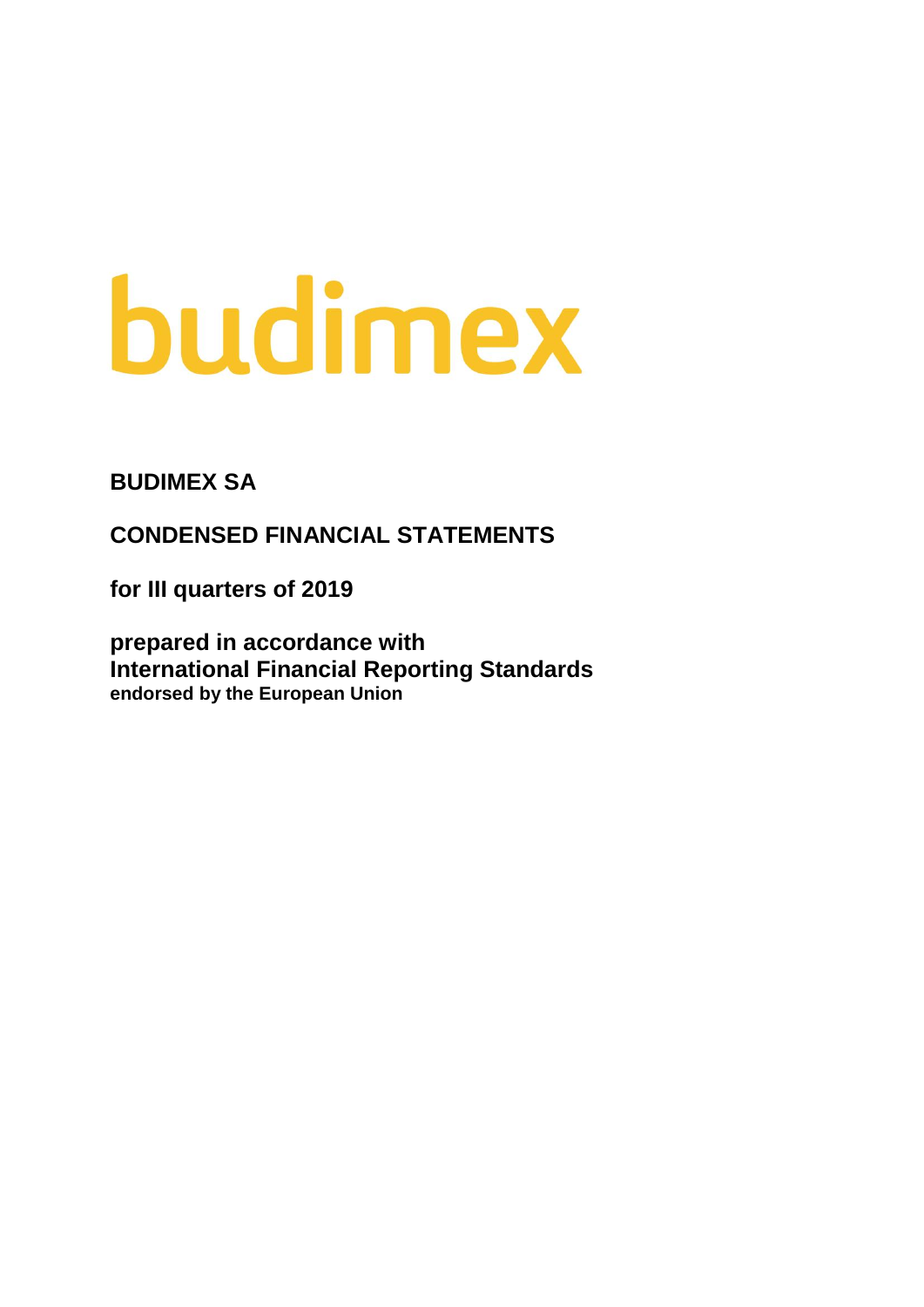# budimex

#### **Table of contents**

| 1.   |                                                                                                           |  |
|------|-----------------------------------------------------------------------------------------------------------|--|
| 2.   |                                                                                                           |  |
| 2.1. |                                                                                                           |  |
| 2.2. | Changes in accounting principles and the method of preparation of financial statements 11                 |  |
| 2.3. |                                                                                                           |  |
| 2.4. |                                                                                                           |  |
| 3.   | Net sales of finished goods and services, selling expenses, administrative expenses and profitability  12 |  |
| 4.   |                                                                                                           |  |
| 5.   |                                                                                                           |  |
| 6.   |                                                                                                           |  |
| 7.   | Net sales of finished goods, goods for resale, raw materials and services, by category  15                |  |
| 8.   |                                                                                                           |  |
| 9.   | Description of significant achievements or failures of Budimex SA in the III quarter of 2019, key         |  |
|      | events concerning the Company's operations and significant events after 30 September 2019  17             |  |
| 10.  | Proceedings pending as at 30 September 2019 before court, competent arbitration body or any public        |  |
|      |                                                                                                           |  |
| 11.  |                                                                                                           |  |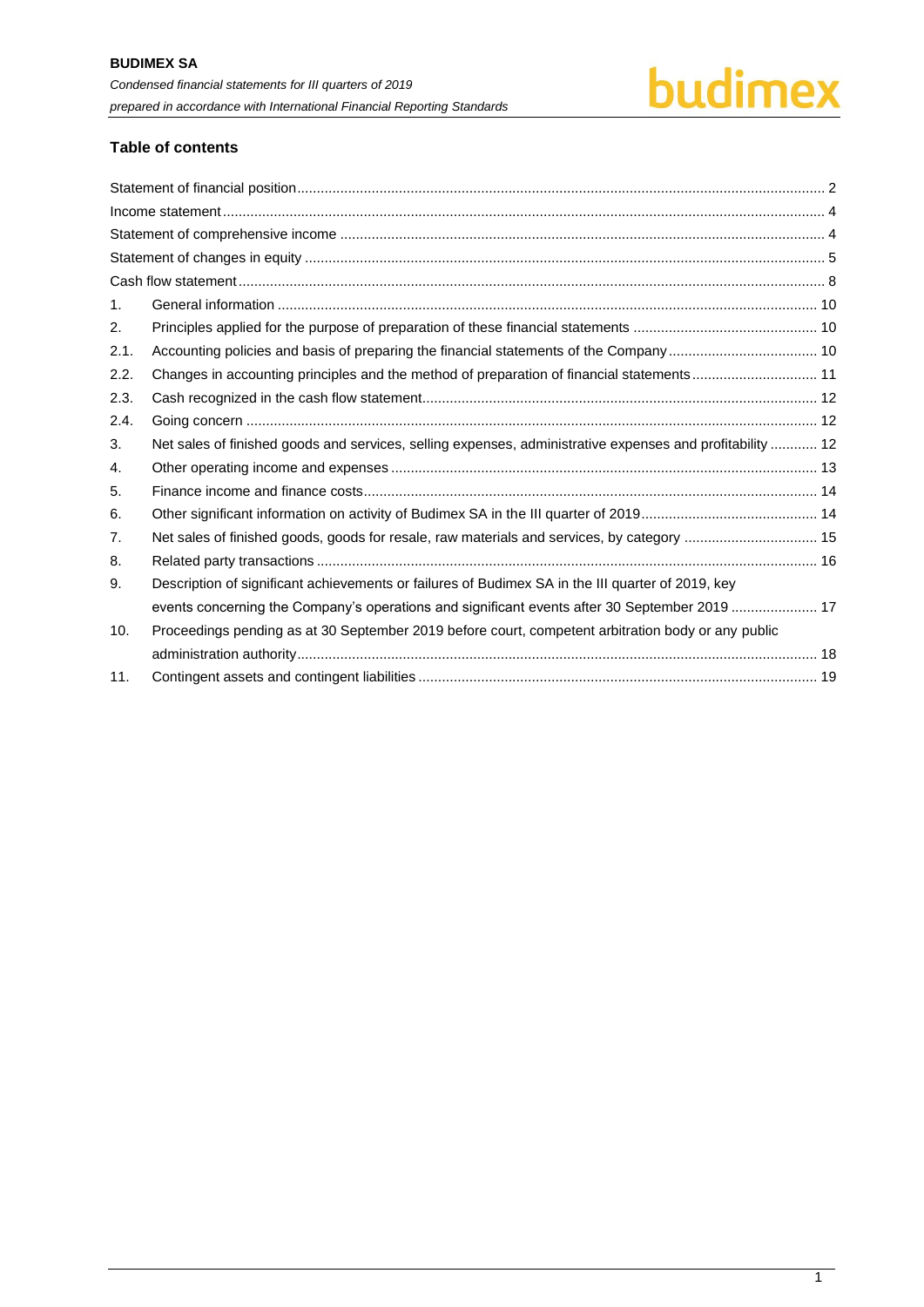

*(all amounts are expressed in PLN thousand)*

#### <span id="page-2-0"></span>**Statement of financial position**

|                                            | 30 September 2019 | 31 December 2018 |
|--------------------------------------------|-------------------|------------------|
| <b>ASSETS</b>                              | unaudited         | audited          |
| Non-currents assets (long-term)            |                   |                  |
| Property, plant and equipment              | 217 478           | 169 160          |
| Investment properties                      |                   | 3 1 7 8          |
| Intangible assets                          | 25 882            | 28 103           |
| Investments in subsidiaries                | 850 169           | 690 544          |
| Investments in associates                  | 191               | 61 24 6          |
| Investments in other entities              | 6417              | 6417             |
| Other financial assets                     | 14 625            | 75 869           |
| Trade and other receivables                | 21 490            | 21 807           |
| Retentions for construction contracts      | 85 476            | 79 665           |
| Deferred tax asset                         | 357 525           | 322 025          |
| Total non-current assets (long-term)       | 1 579 253         | 1 458 014        |
| <b>Current assets</b>                      |                   |                  |
| Inventories                                | 457 147           | 308 385          |
| Trade and other receivables                | 1 106 991         | 802 012          |
| Retentions for construction contracts      | 53 790            | 47 191           |
| Long-term construction contracts valuation | 795 957           | 552 306          |
| Current income tax receivable              |                   | 33 081           |
| Other financial assets                     | 126 121           | 17 055           |
| Cash and cash equivalents                  | 576 527           | 1 159 595        |
| Total current assets (short-term)          | 3 116 533         | 2919625          |
| <b>TOTAL ASSETS</b>                        | 4 695 786         | 4 377 639        |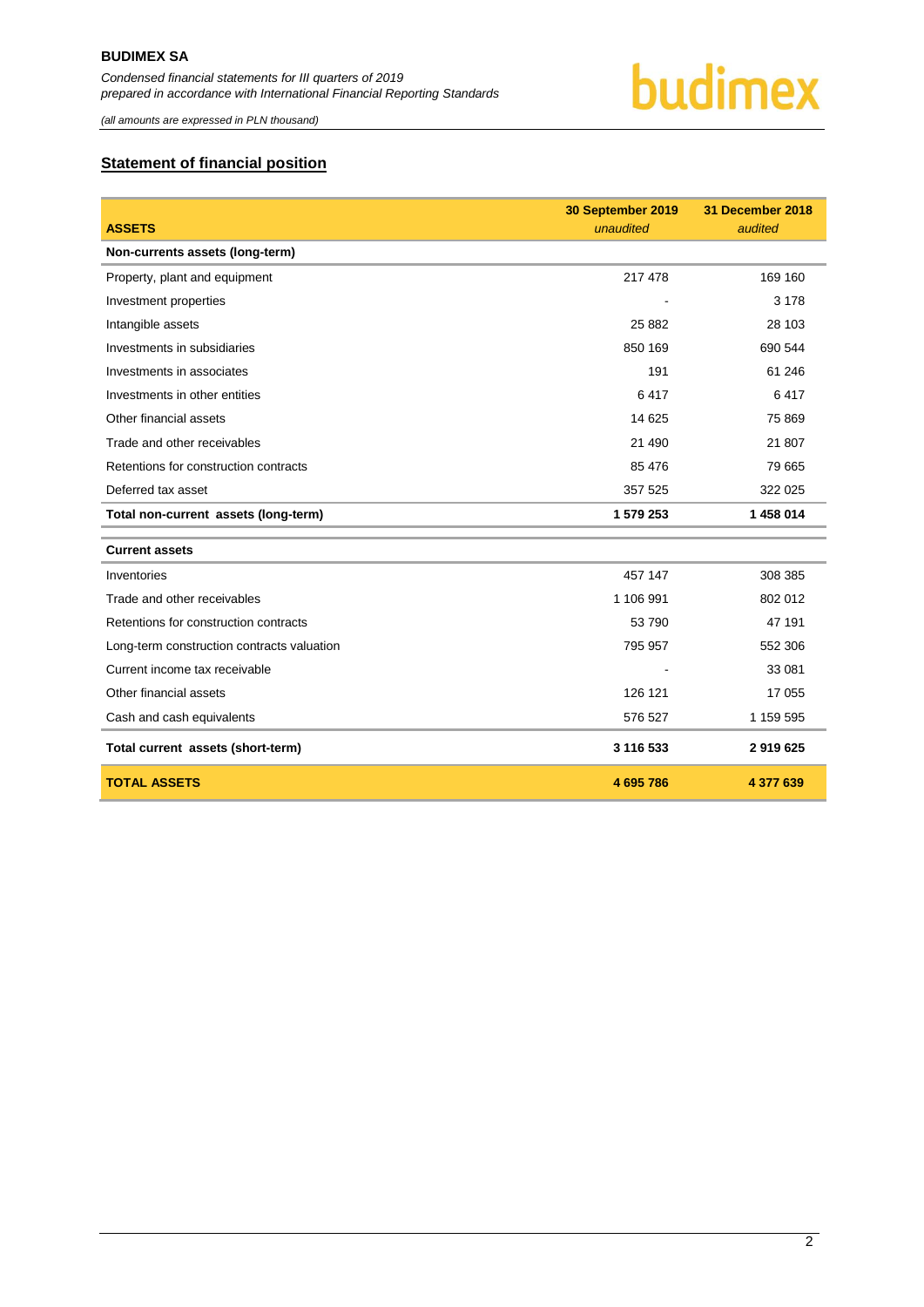*(all amounts are expressed in PLN thousand)*



#### **Statement of financial position (cont.)**

| <b>EQUITY AND LIABILITIES</b>                           | 30 September 2019<br>unaudited | 31 December 2018<br>audited |
|---------------------------------------------------------|--------------------------------|-----------------------------|
| <b>Equity</b>                                           |                                |                             |
| Issued capital                                          | 145 848                        | 145 848                     |
| Share premium                                           | 80 199                         | 80 199                      |
| Other reserves                                          | 51 356                         | 51 356                      |
| Cumulative translation differences                      | 7705                           | 7 1 5 9                     |
| Retained earnings                                       | 314 935                        | 322 012                     |
| <b>Total equity</b>                                     | 600 043                        | 606 574                     |
|                                                         |                                |                             |
| <b>Liabilities</b>                                      |                                |                             |
| Long-term liabilities                                   |                                |                             |
| Loans, borrowings and other external sources of finance | 114 238                        | 88 171                      |
| Retentions for construction contracts                   | 202 444                        | 213836                      |
| Provision for long-term liabilities and other charges   | 294 650                        | 271 771                     |
| Retirement benefits and similar obligations             | 10 108                         | 10 108                      |
| <b>Total long-term liabilities</b>                      | 621 440                        | 583 886                     |
|                                                         |                                |                             |
| <b>Short-term liabilities</b>                           |                                |                             |
| Loans, borrowings and other external sources of finance | 54 447                         | 42 082                      |
| Trade and other payables                                | 1 577 945                      | 1641899                     |
| Retentions for construction contracts                   | 208 632                        | 205 048                     |
| Provisions for construction contract losses             | 232 267                        | 159 036                     |
| Valuation of construction contracts                     | 615 338                        | 583 918                     |
| Deferred income                                         | 520 670                        | 378 465                     |
| Provisions for current liabilities and other charges    | 211 745                        | 174 929                     |
| Current income tax payable                              | 51 955                         |                             |
| Retirement benefits and similar obligations             | 1 1 2 2                        | 1 1 2 2                     |
| Other financial liabilities                             | 182                            | 680                         |
| <b>Total short-term liabilities</b>                     | 3 474 303                      | 3 187 179                   |
| <b>Total liabilities</b>                                | 4 095 743                      | 3771065                     |
| <b>TOTAL EQUITY AND LIABILITIES</b>                     | 4 695 786                      | 4 377 639                   |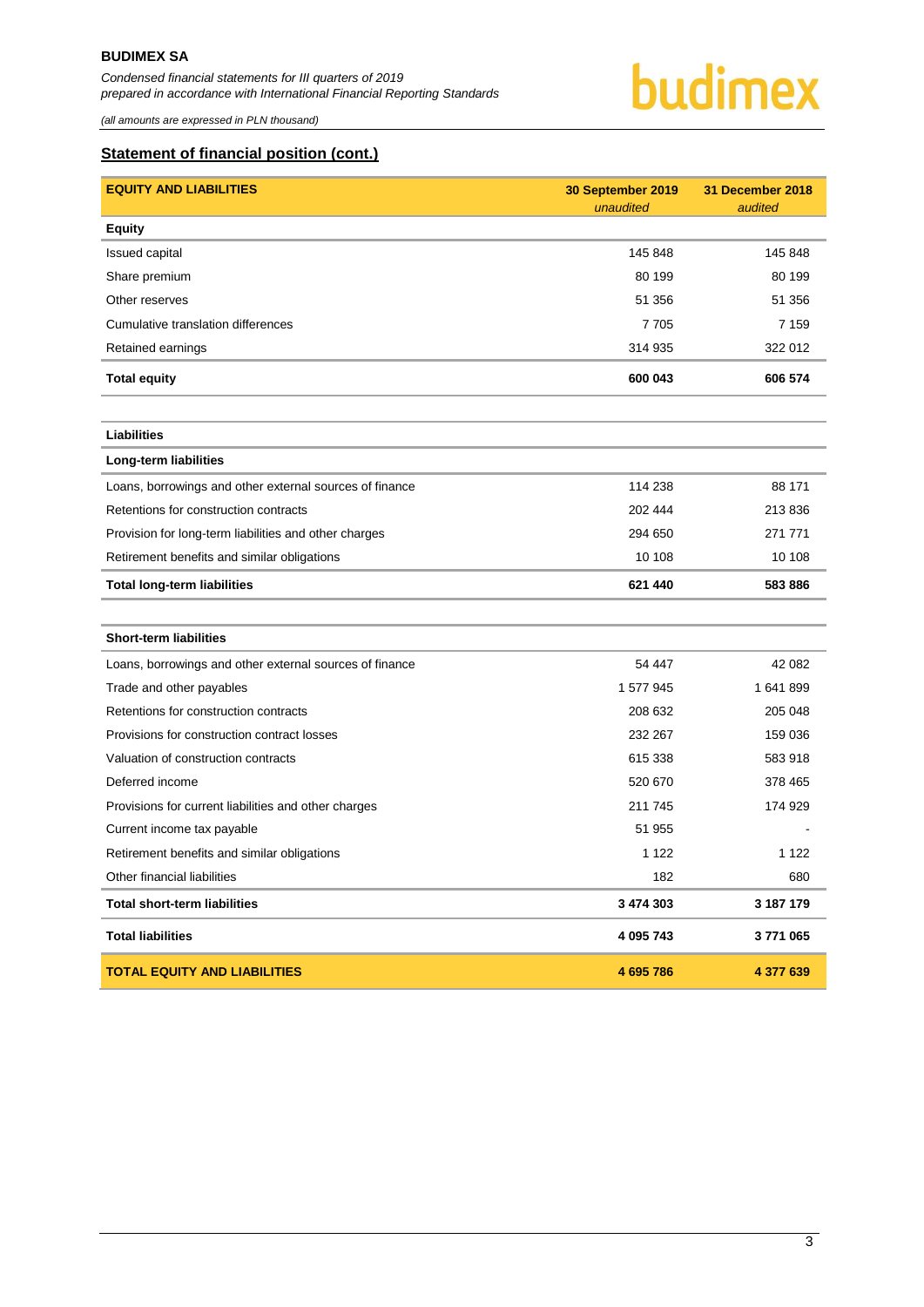*(all amounts are expressed in PLN thousand)*

# budimex

#### <span id="page-4-0"></span>**Income statement**

|                                                                                   |             | 9-month period ended 30<br><b>September</b> |           | 3-month period ended 30<br><b>September</b> |           |
|-----------------------------------------------------------------------------------|-------------|---------------------------------------------|-----------|---------------------------------------------|-----------|
|                                                                                   |             | 2019                                        | 2018      | 2019                                        | 2018      |
|                                                                                   | <b>Note</b> | unaudited                                   |           | unaudited                                   |           |
| <b>Continuing operations</b>                                                      |             |                                             |           |                                             |           |
| Net sales of finished goods, goods for resale, raw<br>materials and services      | 3.7         | 4 975 374                                   | 4898119   | 1958915                                     | 1 995 770 |
| Cost of finished goods, goods for resale, raw<br>materials and services sold      |             | (4 733 237)                                 | (4567203) | (1860973)                                   | (1854632) |
| Gross profit on sales                                                             |             | 242 137                                     | 330 916   | 97942                                       | 141 138   |
| Selling expenses                                                                  | 3           | (7819)                                      | (7629)    | (2692)                                      | (2609)    |
| Administrative expenses                                                           | 3           | (110 507)                                   | (147092)  | (12 285)                                    | (48785)   |
| Other operating income                                                            | 4           | 58 837                                      | 33 325    | 23 858                                      | 10 472    |
| Other operating expenses                                                          | 4           | (39344)                                     | (23953)   | (25810)                                     | (10382)   |
| <b>Operating profit</b>                                                           |             | 143 304                                     | 185 567   | 81 013                                      | 89 834    |
| Finance income                                                                    | 5           | 95 343                                      | 157 735   | 10 705                                      | 71 118    |
| Finance costs                                                                     | 5           | (26008)                                     | (26 390)  | (8791)                                      | (7486)    |
| <b>Gross profit</b>                                                               |             | 212 639                                     | 316912    | 82 927                                      | 153 466   |
| Income tax                                                                        | 6           | (58 877)                                    | (56798)   | (34301)                                     | (36 280)  |
| Net profit from continuing operations                                             |             | 153 762                                     | 260 114   | 48 626                                      | 117 186   |
| Net profit for the period                                                         |             | 153 762                                     | 260 114   | 48 626                                      | 117 186   |
| Basic and diluted earnings per share attributable to the<br>shareholders (in PLN) |             | 6.02                                        | 10.19     | 1.90                                        | 4.59      |

#### <span id="page-4-1"></span>**Statement of comprehensive income**

|                                                                     | 9-month period ended<br><b>30 September</b> |                   | 3-month period ended<br><b>30 September</b> |                   |
|---------------------------------------------------------------------|---------------------------------------------|-------------------|---------------------------------------------|-------------------|
|                                                                     | 2019<br>unaudited                           | 2018<br>unaudited | 2019<br>unaudited                           | 2018<br>unaudited |
| Net profit for the period                                           | 153 762                                     | 260 114           | 48 626                                      | 117 186           |
| Other comprehensive income for the period, which:                   |                                             |                   |                                             |                   |
| Will be subsequently reclassified to profit or loss:                |                                             |                   |                                             |                   |
| Foreign exchange differences on translation of foreign<br>branch    | 546                                         | 1 2 9 3           | 393                                         | (135)             |
| Deferred tax related to components of other comprehensive<br>income |                                             |                   |                                             |                   |
| Will not be subsequently reclassified to profit or loss:            |                                             |                   |                                             |                   |
| Actuarial gains/(losses)                                            |                                             |                   |                                             |                   |
| Income tax related to components of other comprehensive<br>income   |                                             |                   |                                             |                   |
| Other comprehensive income, net of tax                              | 546                                         | 1 2 9 3           | 393                                         | (135)             |
| Total comprehensive income for the period                           | 154 308                                     | 261 407           | 49 019                                      | 117 051           |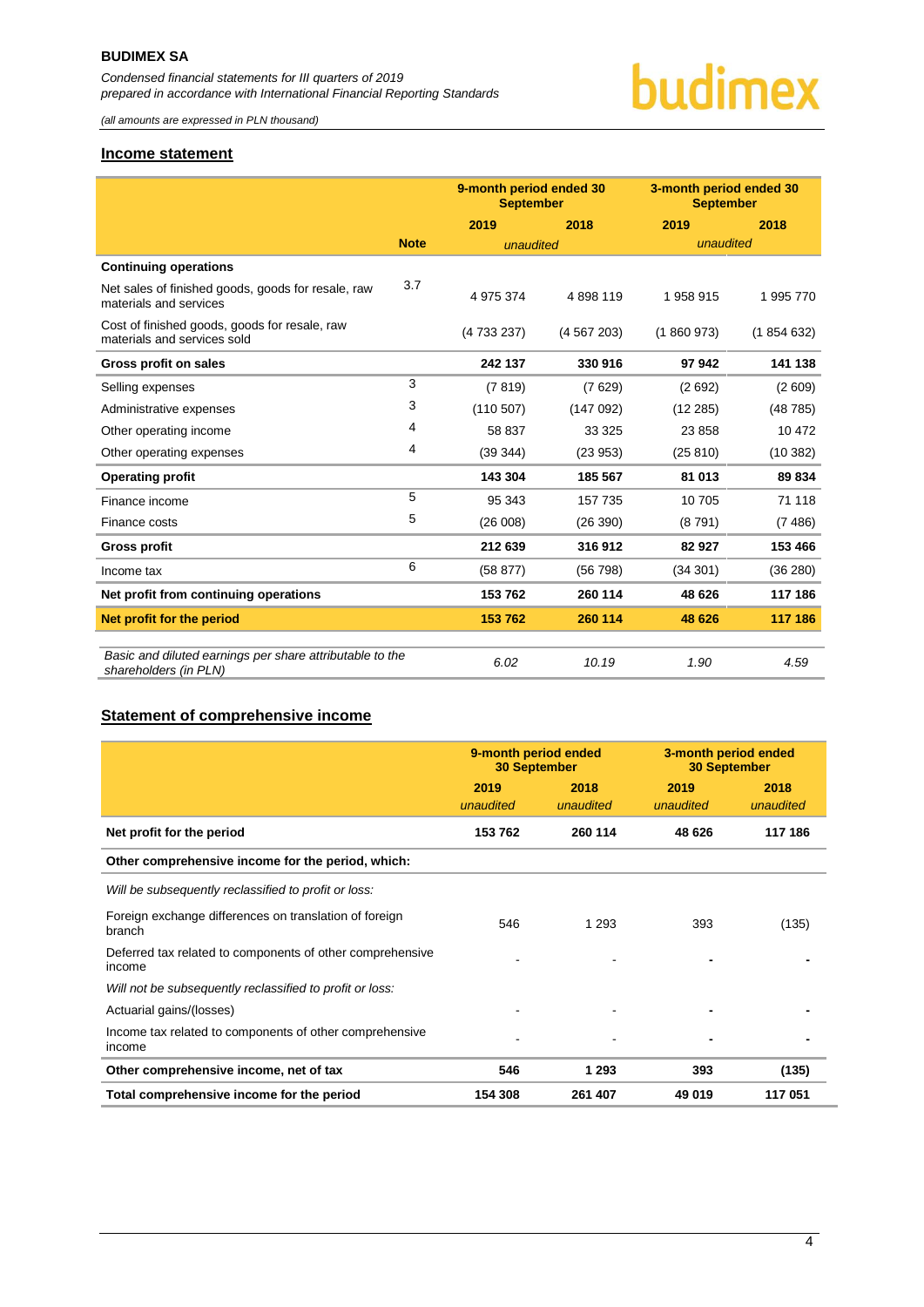*Condensed financial statements for III quarters of 2019 prepared in accordance with International Financial Reporting Standards*

*(all amounts are expressed in PLN thousand)*

budimex

#### **Statement of changes in equity**

<span id="page-5-0"></span>

|                                                     | <b>Issued</b><br>capital | Share premium            | <b>Other reserves</b> | <b>Foreign exchange</b><br>differences<br>on translation<br>of foreign branch | <b>Retained</b><br>earnings | <b>Total</b><br>equity |
|-----------------------------------------------------|--------------------------|--------------------------|-----------------------|-------------------------------------------------------------------------------|-----------------------------|------------------------|
| Balance as at 1 January 2019<br>audited             | 145 848                  | 80 199                   | 51 356                | 7 1 5 9                                                                       | 322 012                     | 606 574                |
| Profit for the period                               | $\,$ $\,$                | $\overline{\phantom{a}}$ | ۰                     | $\overline{\phantom{a}}$                                                      | 153 762                     | 153 762                |
| Other comprehensive income                          | $\,$ $\,$                | $\sim$                   | $\,$                  | 546                                                                           |                             | 546                    |
| Total comprehensive income for the period           | $\overline{\phantom{0}}$ | $\overline{\phantom{a}}$ | $\blacksquare$        | 546                                                                           | 153 762                     | 154 308                |
| Dividend paid                                       | $\sim$                   | $\sim$                   | $\sim$                | $\sim$                                                                        | (160 839)                   | (160 839)              |
| <b>Balance as at 30 September 2019</b><br>unaudited | 145 848                  | 80 199                   | 51 356                | 7705                                                                          | 314 935                     | 600 043                |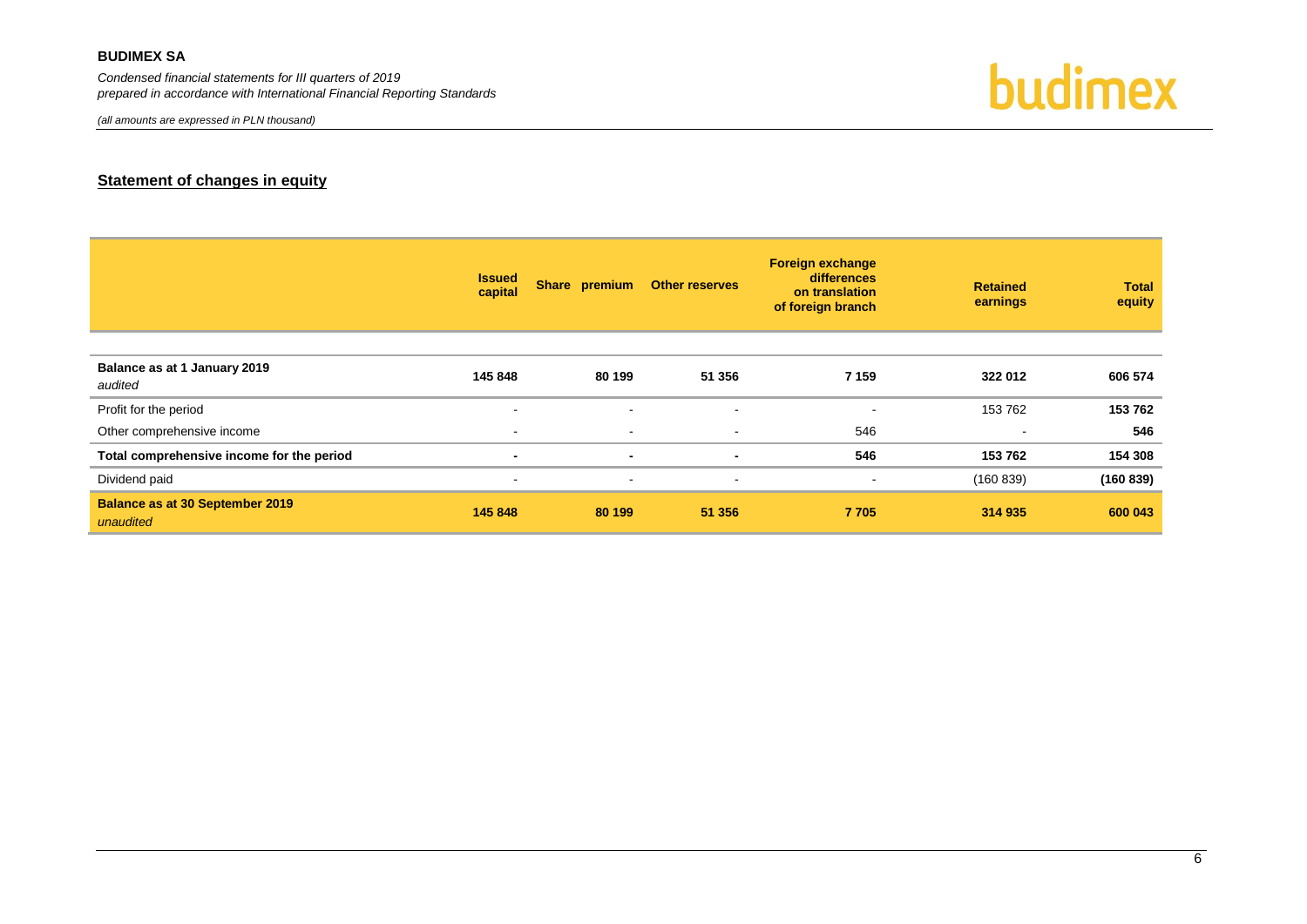*Condensed financial statements for III quarters of 2019 prepared in accordance with International Financial Reporting Standards*



#### **Statement of changes in equity (cont.)**

|                                                  | <b>Issued</b><br>capital | <b>Share</b><br>premium | <b>Other</b><br>reserves     | <b>Foreign exchange</b><br>differences<br>on translation<br>of foreign branch | <b>Retained</b><br>earnings | <b>Total</b><br>equity |
|--------------------------------------------------|--------------------------|-------------------------|------------------------------|-------------------------------------------------------------------------------|-----------------------------|------------------------|
| Balance as at 1 January 2018                     | 145 848                  | 80 199                  | 52 452                       | 5682                                                                          | 449 995                     | 734 176                |
| audited                                          |                          |                         |                              |                                                                               |                             |                        |
| Profit for the period                            |                          |                         | $\blacksquare$               |                                                                               | 260 114                     | 260 114                |
| Other comprehensive income                       | $\overline{\phantom{a}}$ | $\sim$                  | $\qquad \qquad \blacksquare$ | 1 2 9 3                                                                       | $\overline{\phantom{a}}$    | 1 2 9 3                |
| Total comprehensive income for the period        | $\blacksquare$           | $\blacksquare$          | $\blacksquare$               | 1 2 9 3                                                                       | 260 114                     | 261 407                |
| Dividend paid                                    | $\blacksquare$           | $\blacksquare$          | $\blacksquare$               | $\blacksquare$                                                                | (449585)                    | (449585)               |
| Balance as at 30 September 2018<br>unaudited     | 145 848                  | 80 199                  | 52 452                       | 6975                                                                          | 260 524                     | 545 998                |
| Profit for the period                            |                          |                         |                              | $\overline{\phantom{a}}$                                                      | 61 488                      | 61 488                 |
| Other comprehensive income                       | $\blacksquare$           | $\sim$                  | (1096)                       | 184                                                                           | $\overline{\phantom{a}}$    | (912)                  |
| Total comprehensive income for the period        | $\,$                     | $\blacksquare$          | (1096)                       | 184                                                                           | 61 488                      | 60 576                 |
| <b>Balance as at 31 December 2018</b><br>audited | 145 848                  | 80 199                  | 51 356                       | 7 1 5 9                                                                       | 322 012                     | 606 574                |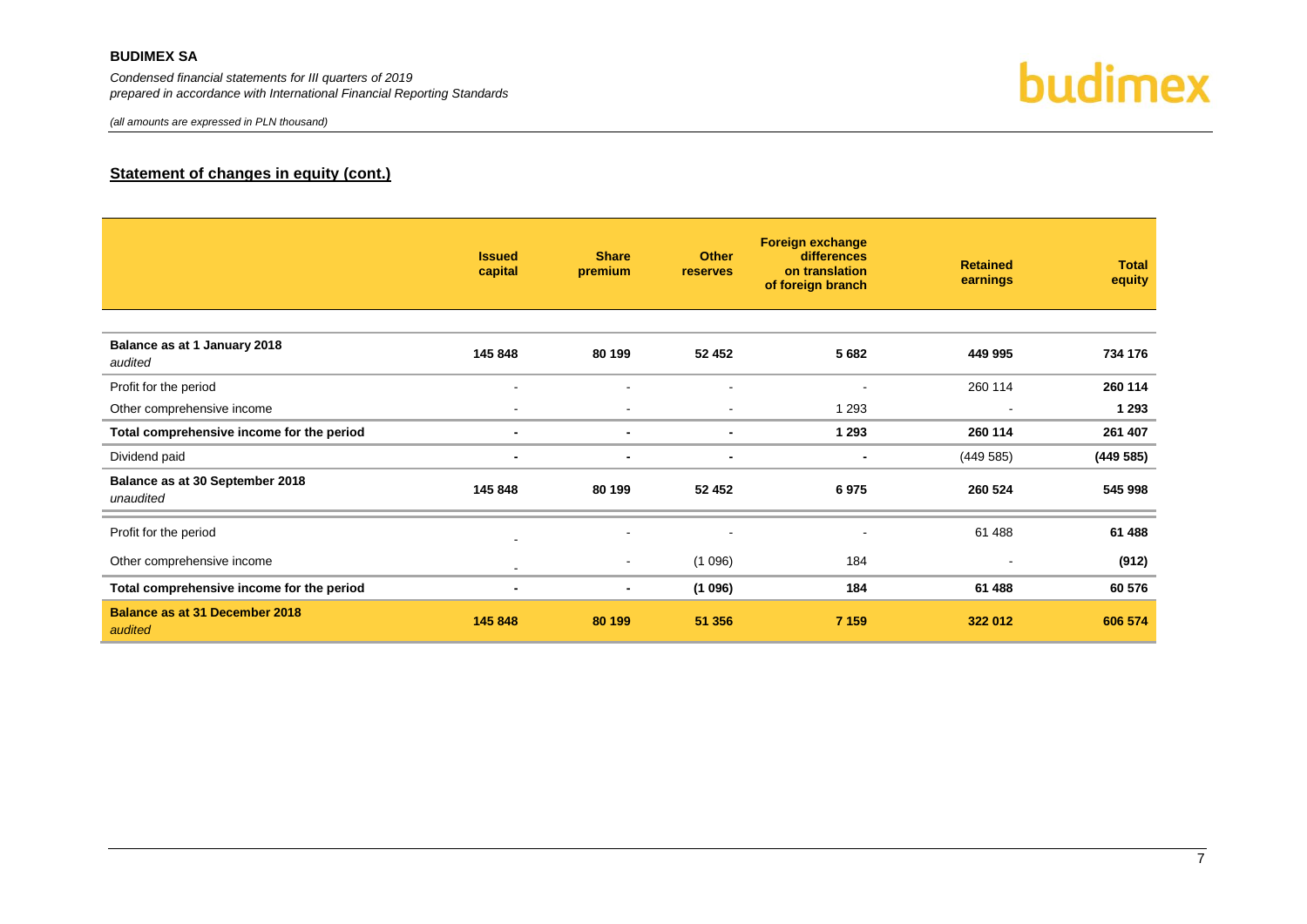## budimex

*(all amounts are expressed in PLN thousand, unless stated otherwise)*

#### <span id="page-7-0"></span>**Cash flow statement**

|                                                                                                        | 9-month period ended 30 September |           |  |
|--------------------------------------------------------------------------------------------------------|-----------------------------------|-----------|--|
|                                                                                                        | 2019                              | 2018      |  |
|                                                                                                        | unaudited                         | unaudited |  |
| <b>CASH FLOW FROM OPERATING ACTIVITIES</b>                                                             |                                   |           |  |
| Net profit before tax                                                                                  | 212 639                           | 316912    |  |
| <b>Adjustments:</b>                                                                                    |                                   |           |  |
| Depreciation/ amortization                                                                             | 51 397                            | 32 487    |  |
| Foreign exchange (gains)/ losses                                                                       | (510)                             | (597)     |  |
| Interest and shares in profits (dividends)                                                             | (81084)                           | (76355)   |  |
| (Profit)/ loss on disposal of investments                                                              | (3391)                            | (69 539)  |  |
| Change in valuation of derivative financial instruments                                                | 3 0 2 0                           | 642       |  |
| Change in provisions and liabilities arising from retirement benefits and similar<br>obligations       | 59 695                            | 54 353    |  |
| Other adjustments                                                                                      | 581                               | 1 2 9 0   |  |
| Operating profit before changes in working capital                                                     | 242 347                           | 259 193   |  |
| Change in receivables and retentions for construction contracts                                        | (234 795)                         | (208 434) |  |
| Change in inventories                                                                                  | (148 762)                         | (102 059) |  |
| Change in retentions for construction contracts and in liabilities, except for loans<br>and borrowings | (74745)                           | 46 814    |  |
| Change in amounts due and receivable under construction contracts                                      | (139 000)                         | (863 372) |  |
| Change in deferred income                                                                              | 142 205                           | (191 327) |  |
| Change in cash and cash equivalents of restricted use                                                  | (2547)                            | 112       |  |
| Cash used in operations                                                                                | (215 297)                         | (1059073) |  |
| Income tax paid                                                                                        | (9341)                            | 3 2 7 0   |  |
| <b>NET CASH USED IN OPERATING ACTIVITIES</b>                                                           | (224638)                          | (1055803) |  |
| <b>CASH FLOW FROM INVESTING ACTIVITIES</b>                                                             |                                   |           |  |
| Sale of intangible assets and tangible fixed assets                                                    | 1664                              | 2549      |  |
| Purchase of intangible assets and tangible fixed assets                                                | (13 825)                          | (12966)   |  |
| Sale of investment properties                                                                          | 5 3 2 3                           |           |  |
| Sale of shares in related parties                                                                      |                                   | 108 068   |  |
| Purchase of shares in related parties                                                                  | (98 570)                          | (1060)    |  |
| Purchase of bonds issued by banks                                                                      |                                   | (238 868) |  |
| Proceeds from bonds issued by banks                                                                    |                                   | 516 877   |  |
| Dividend received                                                                                      | 1 2 2 6                           | 72 834    |  |
| Loans granted                                                                                          | (62 000)                          | (30 160)  |  |
| Repayment of loans granted                                                                             | 12 600                            | 19700     |  |
| Interest received                                                                                      | 2 3 8 4                           | 5687      |  |
| <b>NET CASH USED IN / FROM INVESTING ACTIVITIES</b>                                                    | (151 198)                         | 442 661   |  |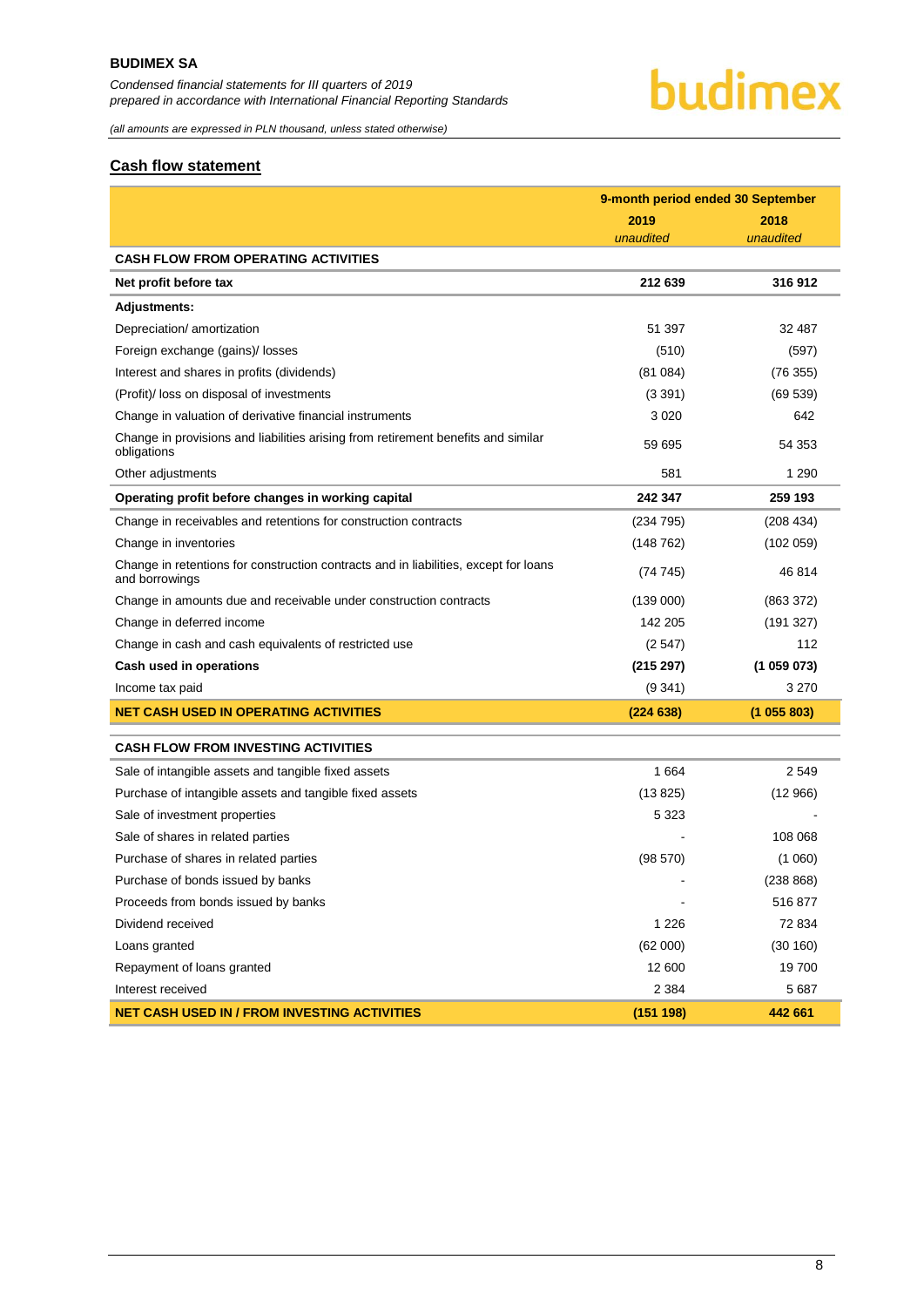*Condensed financial statements for III quarters of 2019 prepared in accordance with International Financial Reporting Standards*

# budimex

*(all amounts are expressed in PLN thousand, unless stated otherwise)*

|                                                                | 9-month period ended 30 September |           |  |
|----------------------------------------------------------------|-----------------------------------|-----------|--|
|                                                                | 2019                              | 2018      |  |
|                                                                | unaudited                         |           |  |
| <b>CASH FLOW FROM FINANCING ACTIVITIES</b>                     |                                   |           |  |
| Dividends paid                                                 | (160 839)                         | (449 585) |  |
| Repayment of loans and borrowings                              | (9 003)                           |           |  |
| Payment of liabilities under lease                             | (37069)                           | (14933)   |  |
| Interest paid                                                  | (3351)                            | (1969)    |  |
| <b>NET CASH USED IN FINANCING ACTIVITIES</b>                   | (210 262)                         | (466 487) |  |
|                                                                |                                   |           |  |
| <b>TOTAL NET CASH FLOW</b>                                     | (586098)                          | (1079629) |  |
| Foreign exchange differences on cash and cash equivalents, net | 483                               | 807       |  |
| <b>CASH AND CASH EQUIVALENTS - OPENING BALANCE (note 2.3)</b>  | 1 136 291                         | 1 639 774 |  |
| <b>CASH AND CASH EQUIVALENTS - CLOSING BALANCE (note 2.3)</b>  | 550 676                           | 560 952   |  |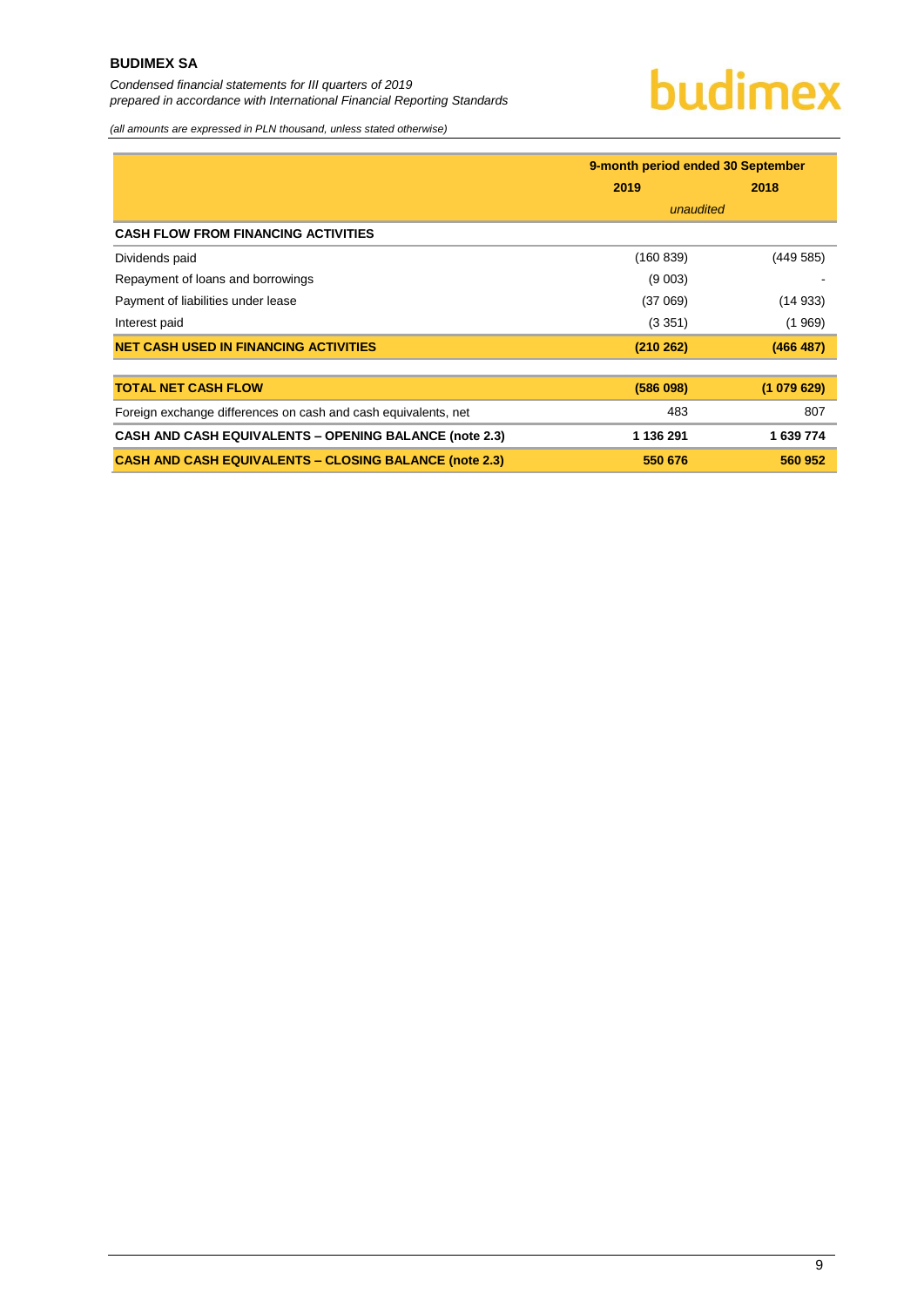#### <span id="page-9-0"></span>**1. General information**

Budimex SA (the "Company", the "Issuer") with its registered office in Warsaw, Siedmiogrodzka 9, is a joint-stock company entered in the Commercial Register kept by the District Court for the capital city of Warsaw, Commercial Division XII of the National Court Register under No. KRS 0000001764.

Budimex SA is the parent company of the Budimex Group and serves as an advisory, management and financial centre.

The Company has an unlimited period of operation.

The main areas of the Company's business activities are widely understood construction and assembly services realised in the system of general contracting at home and abroad and a limited scope of developer activities, property management, trading and production.

The Company is part of the Ferrovial Group with Ferrovial SA with its registered office in Madrid, Spain, as its parent company.

#### <span id="page-9-2"></span><span id="page-9-1"></span>**2. Principles applied for the purpose of preparation of these financial statements**

#### **2.1. Accounting policies and basis of preparing the financial statements of the Company**

These condensed financial statements were prepared in accordance with IAS 34 "Interim Financial Reporting" and appropriate accounting standards applicable for preparation of the interim financial statements adopted by the European Union issued and effective when preparing the interim financial statements applying the same principles for the current and comparable period, except as described below. Details of accounting policies adopted by the Company were described in the financial statements of the Company for the year ended 31 December 2018, published on 26 March 2019.

As at 30 September 2019, 31 December 2018 and 30 September 2018 the Company's standalone data as part of the consortia (treated as a joint operation in accordance with IFRS 11), include also participation in assets, liabilities, revenues and costs of the following joint operations:

| <b>Joint operation</b>                           | Share in the share capital and in the number of votes |                            |                             |  |
|--------------------------------------------------|-------------------------------------------------------|----------------------------|-----------------------------|--|
|                                                  | <b>30 September</b><br>2019                           | <b>31 December</b><br>2018 | <b>30 September</b><br>2018 |  |
| Budimex SA Ferrovial Agroman SA s.c.             | 99.98%                                                | 99.98%                     | 99.98%                      |  |
| Budimex SA Cadagua SA II s.c.                    | 99.90%                                                | 99.90%                     | 99.90%                      |  |
| Budimex SA Cadagua SA III s.c.                   | 99.90%                                                | 99.90%                     | 99.90%                      |  |
| Budimex SA Cadagua SA IV s.c.                    | 99.90%                                                | 99.90%                     | 99.90%                      |  |
| Budimex SA Cadagua SA V s.c.                     | 99.90%                                                | 99.90%                     | 99.90%                      |  |
| Budimex SA Ferrovial Agroman SA 2 s.c.           | 95.00%                                                | 95.00%                     | 95.00%                      |  |
| Budimex SA Sygnity SA Sp. j.                     | 67.00%                                                | 67.00%                     | 67.00%                      |  |
| Budimex SA Energetyka 3 Sp.j.                    | 50.00%                                                | 50.00%                     | 50.00%                      |  |
| Budimex SA Ferrovial Agroman SA Sp. j.           | 50.00%                                                | 50.00%                     | 50.00%                      |  |
| Budimex SA Tecnicas Reunidas SA Turów s.c.       | 50.00%                                                | 50.00%                     | 50.00%                      |  |
| Budimex SA Energetyka 1 Sp.j.*                   | -                                                     | 50.00%                     | 50.00%                      |  |
| Budimex SA Energetyka 2 Sp.j.*                   | -                                                     | 50.00%                     | 50.00%                      |  |
| Budimex SA Budimex Budownictwo Sp. z o.o. s.c.** |                                                       | 99.98%                     | 99.98%                      |  |

\*on 13 August 2019, the partners of the companies Budimex SA Energetyka 1 Sp. j. and Budimex SA Energetyka 2 Sp.j. adopted resolutions on liquidation of companies without conducting liquidation proceedings. Budimex SA Energetyka 1 Sp.j. was removed from the National Court Register on 25 September 2019, while the company Budimex SA Energetyka 2 Sp.j. on 9 October 2019.

\*\*on 20 September 2019, the partners of the company Budimex SA Budimex Budownictwo Sp. z o.o. s.c. adopted a resolution to dissolve the company due to the achievement of the economic purpose for which the company was founded.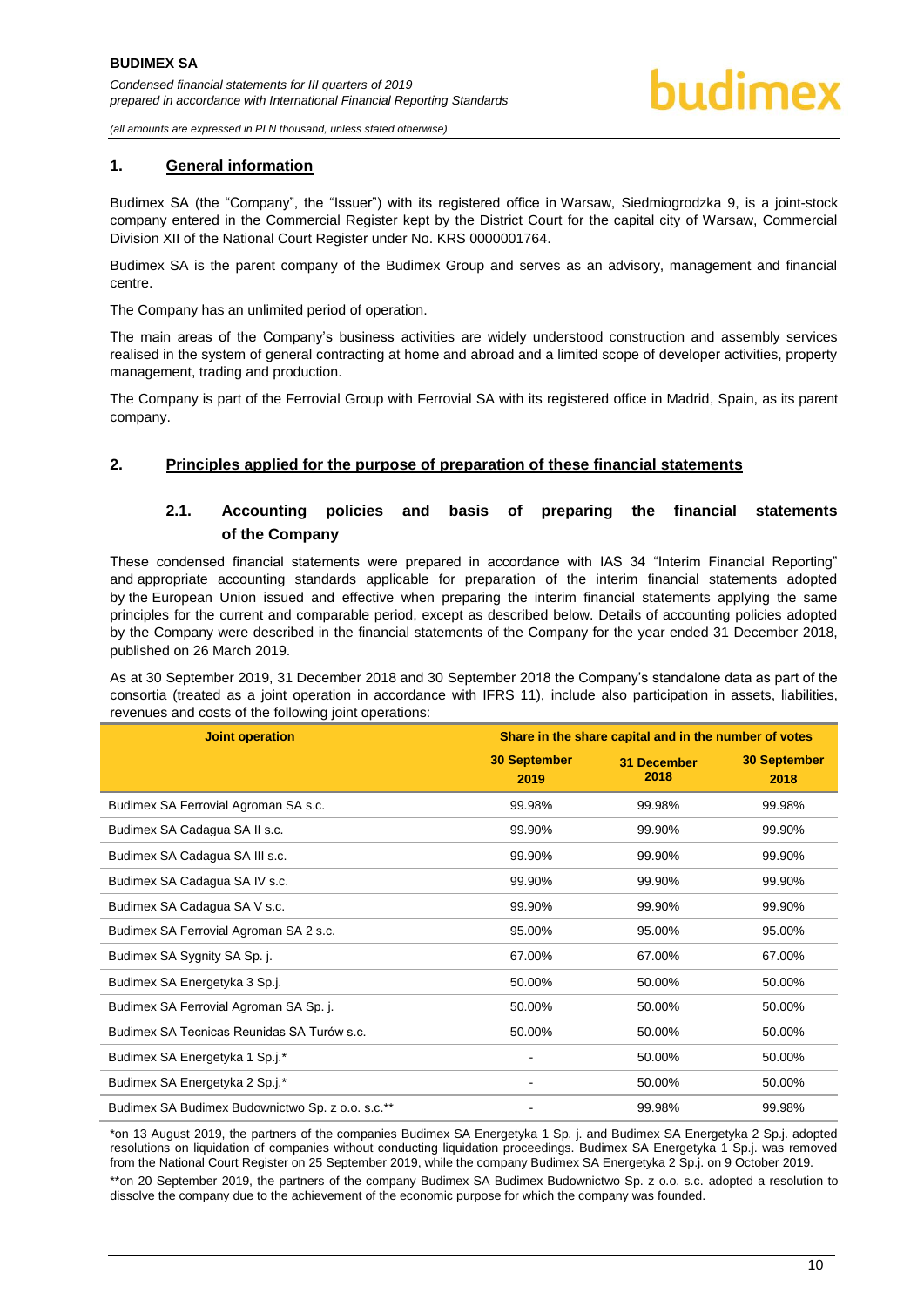### hudimex

*(all amounts are expressed in PLN thousand, unless stated otherwise)*

#### *Standards, amendments to standards and interpretations effective in the current period*

Starting from 1 January 2019 the Company adopted IFRS 16 "Leases" and appropriate changes in accounting principles were presented in the half-year condensed financial statements.

Apart from the above, the Company for the first time adopted below standards, changes to standards and interpretation:

- Amendments to IFRS 9 "Financial instruments" Prepayment Features with Negative Compensation,
- Amendments to different standards to Improvements to IFRSs (Cycle 2015-2017),
- Amendments to IAS 19 "Employee benefits" Plan Amendment, Curtailment or Settlement,
- Amendments to IAS 28 "Investments in Associates and Joint Ventures" Long-term Interests in Associates and Joint Ventures,
- Interpretation of IFRIC 23 "Uncertainty over Income Tax Treatments".

The impact of applying other changes to standards and interpretations was not significant.

#### *Standards and Amendments to Standards adopted by the IASB, but not yet endorsed by the EU*

The IFRSs endorsed by the EU do not differ materially from regulations adopted by the International Accounting Standards Board (IASB), except for the below Standards and Amendments to Standards, which as at the date of the preparation of these financial statements were not yet adopted for use:

- IFRS 14 "Regulatory deferral accounts" according to the European Commission's decision the endorsement process of the standard will not be initiated until the final version of the standard has been published (effective for annual periods beginning on or after 1 January 2016),
- IFRS 17 "Insurance contracts" (effective for annual periods beginning on or after 1 January 2021),
- Amendments to IFRS 3 "Business Combinations" (effective for annual periods beginning on or after 1 January 2020),
- Amendments to IFRS 10 "Consolidated financial statements" and IAS 28 "Investments in associates and joint ventures" – Sale or contribution of assets between an investor and its associate or joint venture – the endorsement process has been postponed by the EU indefinitely – the effective date has been postponed by the IASB indefinitely,
- Amendments to IAS 1 . Presentation of Financial Statements" and IAS 8 . Accounting Policies, Changes in Accounting Estimates and Errors" – Definition of Materiality (effective for annual periods beginning on or after 1 January 2020),
- Amendments to IFRS 9 "Financial Instruments", IAS 39 "Financial Instruments: Recognition and Measurement" and IFRS 7 "Financial Instruments: Disclosure" - Reform of the reference interest rate (effective for annual periods beginning on or after 1 January 2020),
- Amendments to References to the Conceptual Framework in IFRS Standards (effective for annual periods beginning on or after 1 January 2020).

The above standards and amendments to standards would not have any material impact on the financial statements, had they been applied by the Company at the reporting date.

#### **2.2. Changes in accounting principles and the method of preparation of financial statements**

<span id="page-10-0"></span>In the period covered by the report Budimex SA applied for the first time IFRS 16 .Leases". The Company applied the IFRS retrospectively with the cumulative effect of initially applying the standard at the date of initial application. Therefore Budimex SA has not restated comparative information and instead has decided to adjust the opening balance of retained earnings at the date of initial application.

The main accounting policy assumptions adopted by the Company with the first application of IFRS 16 were included in the half-year condensed financial statements published on 23 August 2019.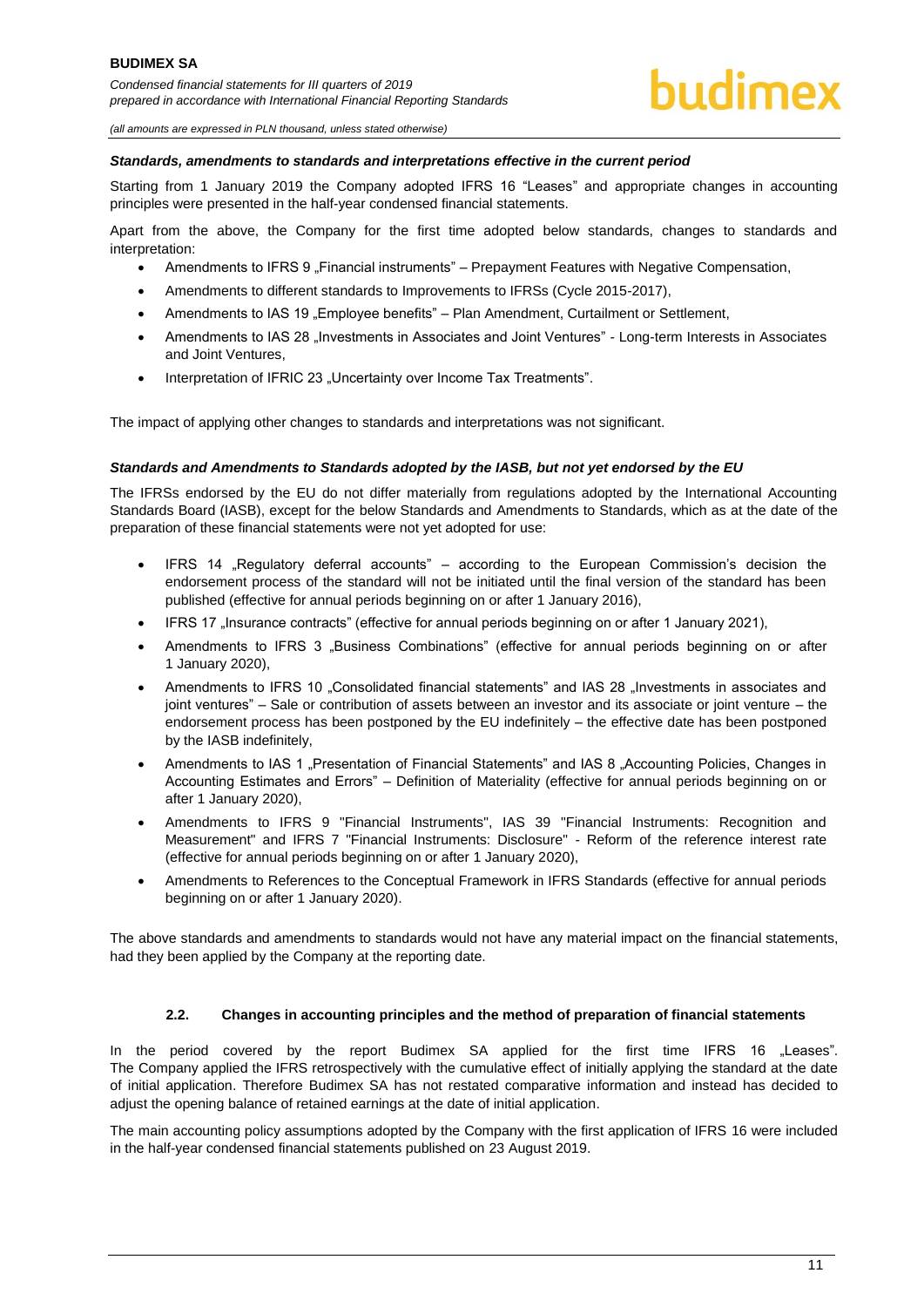<span id="page-11-0"></span>*(all amounts are expressed in PLN thousand, unless stated otherwise)*

#### **2.3. Cash recognized in the cash flow statement**

The Company recognizes cash of restricted use (including cash of the consortia in the portion attributable to other consortium members and split payment bank accounts) in the statement of financial position under cash and cash equivalents. For the purpose of the statement of cash flow – the balance of cash at the beginning and at the end of the reporting period is reduced by cash of restricted use, and its change in the statement of financial position is recognized under cash flow from operating activities.

|                                                        | <b>30 September</b><br>2019 | 31 December<br>2018 | <b>30 September</b><br>2018 |
|--------------------------------------------------------|-----------------------------|---------------------|-----------------------------|
| Cash recognised in the statement of financial position | 576 527                     | 1 159 595           | 601 437                     |
| Cash and cash equivalents of restricted use            | (25851)                     | (23304)             | (40 485)                    |
| Cash recognised in the statement of cash flow          | 550 676                     | 1 136 291           | 560 952                     |

#### **2.4. Going concern**

<span id="page-11-1"></span>The financial statements of the Company were prepared on the assumption that the Company will be going concern in the foreseeable future without a significant limitation in its activities. As at the date of signing the financial statements, besides the matter mentioned below, the Management Board of the Company is not aware of any facts or circumstances that would indicate a threat to the Company's continued activities after the reporting date, due to an intended or compulsory withdrawal from or a significant limitation in its activities.

As at 30 September 2019 the excess of the current liabilities over the current assets amounted to PLN 357 770 thousand. Taking into consideration good financial position of Budimex Group related to liquidity, of which the excess of current assets over current liabilities as at 30 September 2019 amounted to PLN 343 928 thousand, the Company's Management Board does not state as at the date of signing the financial statements any threat to Company's ability to continue as a going concern.

#### <span id="page-11-2"></span>**3. Net sales of finished goods and services, selling expenses, administrative expenses and profitability**

Sale of construction-assembly services in Poland is characterized by seasonality mainly connected with atmosphere conditions and the highest revenues are usually achieved in the second and third quarter, while the lowest – in the first quarter.

#### *Revenues and profitability*

|                                          | 9-month period ended |                                   |             |                                                     |         |                   |
|------------------------------------------|----------------------|-----------------------------------|-------------|-----------------------------------------------------|---------|-------------------|
|                                          | 2019                 | 30 September 30 September<br>2018 |             | Change % 30 September 30 September Change %<br>2019 | 2018    |                   |
| Net sales of finished goods and services | 4 975 374            | 4898119                           | 1.58%       | 1 958 915                                           | 1995770 | (1.85%)           |
| Gross profit on sales                    | 242 137              | 330 916                           | (26.83%)    | 97 942                                              | 141 138 | $(30.61\%)$       |
| <b>Gross profitability on sales</b>      | 4.87%                | 6.76%                             | (1.89 p.p.) | 5.00%                                               |         | 7.07% (2.07 p.p.) |
| Operating profit                         | 143 304              | 185 567                           | (22.78%)    | 81 013                                              | 89 834  | $(9.82\%)$        |
| <b>Operating profitability</b>           | 2.88%                | 3.79%                             | (0.91 p.p.) | 4.14%                                               |         | 4.50% (0.36 p.p.) |
| Net profit                               | 153 762              | 260 114                           | (40.89%)    | 48 626                                              | 117 186 | $(58.51)\%$       |
| <b>Net profitability</b>                 | 3.09%                | 5.31%                             | (2.22 p.p.) | 2.48%                                               |         | 5.87% (3.39 p.p.) |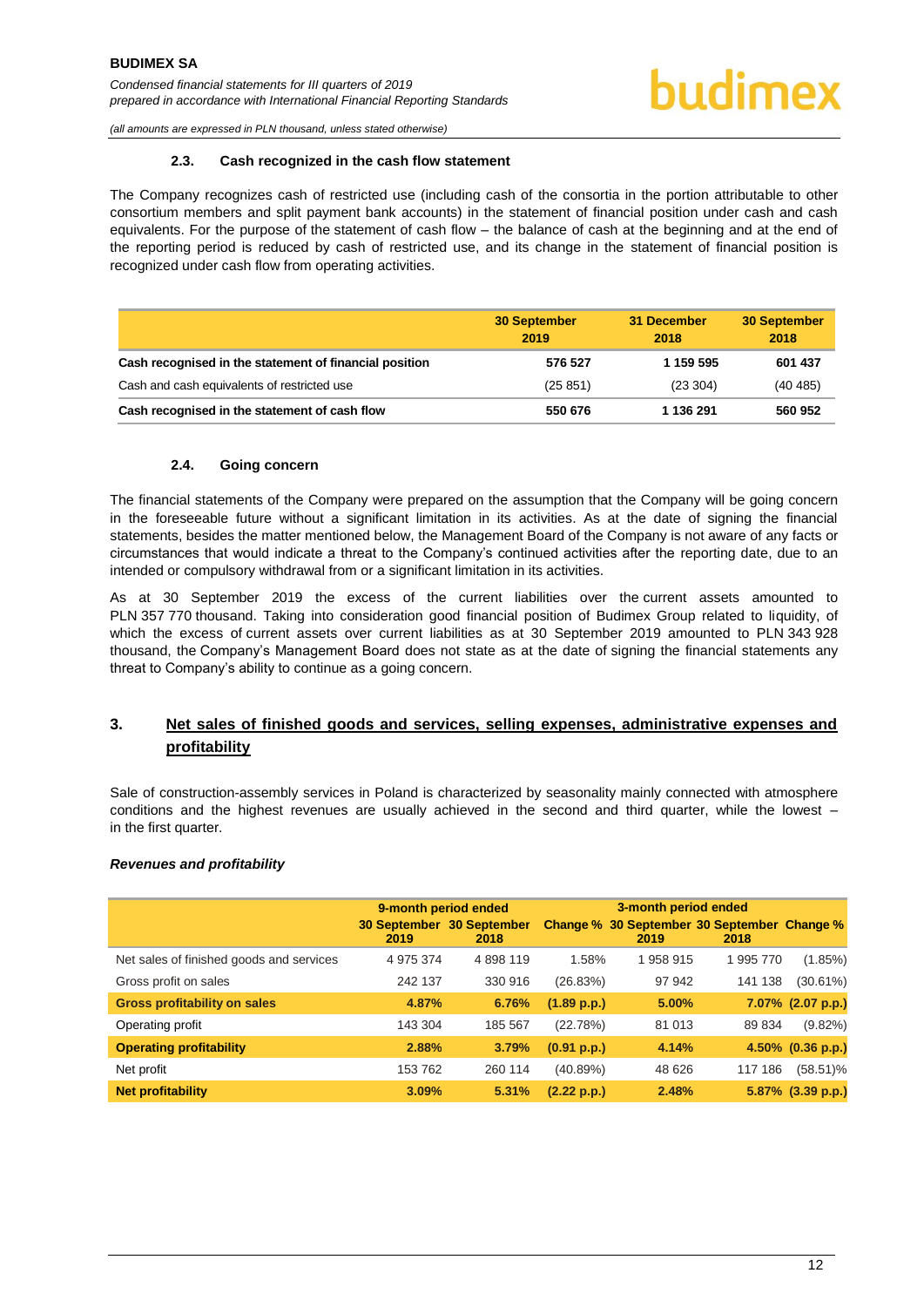# budimex

*(all amounts are expressed in PLN thousand, unless stated otherwise)*

#### *Selling and administrative expenses*

|                                                                                           | <b>30 Sept.</b><br>2019 | 9-month period ended<br><b>30 Sept.</b><br>2018 | Change %    | <b>30 Sept.</b><br>2019 | 3-month period ended<br><b>30 Sept.</b><br>2018 | Change %    |
|-------------------------------------------------------------------------------------------|-------------------------|-------------------------------------------------|-------------|-------------------------|-------------------------------------------------|-------------|
| Selling expenses                                                                          | (7819)                  | (7629)                                          | 2.49%       | (2692)                  | (2609)                                          | 3.18%       |
| Administrative expenses                                                                   | (110507)                | (147 092)                                       | (24.87%)    | (12285)                 | (48785)                                         | (74.82%)    |
| Total selling & administrative expenses                                                   | (118326)                | (154721)                                        | $(23.52\%)$ | (14977)                 | (51394)                                         | (70.86%)    |
| Share of selling & administrative expenses<br>in net sales of finished goods and services | 2.38%                   | 3.16%                                           | (0.78 p.p.) | 0.76%                   | 2.58%                                           | (1.82 p.p.) |

#### <span id="page-12-0"></span>**4. Other operating income and expenses**

#### *Other operating income*

|                                                        | 9-month period ended        |                             |                             | 3-month period ended        |
|--------------------------------------------------------|-----------------------------|-----------------------------|-----------------------------|-----------------------------|
|                                                        | <b>30 September</b><br>2019 | <b>30 September</b><br>2018 | <b>30 September</b><br>2019 | <b>30 September</b><br>2018 |
| Gains on the sale of non-financial non-current assets  | 3581                        | 2 3 8 2                     | 298                         | 628                         |
| Reversal of impairment write-downs against receivables | 7950                        | 1 3 2 2                     | 763                         | 816                         |
| Reversal of provisions for penalties and sanctions     | 11 507                      | 7 0 8 6                     | 5841                        | 1 2 3 7                     |
| Penalties/compensations awarded                        | 29 391                      | 19 914                      | 15 696                      | 6402                        |
| Statute-barred liabilities written-off                 | 4675                        | 2 2 9 7                     | 329                         | 1 3 5 3                     |
| Gains on derivative financial instruments              | 539                         | 172                         | 534                         |                             |
| Subsidies received                                     | 539                         |                             |                             |                             |
| Other                                                  | 655                         | 152                         | 397                         | 36                          |
| <b>Total</b>                                           | 58 837                      | 33 3 25                     | 23 858                      | 10 472                      |

#### *Other operating expences*

|                                                    | 9-month period ended<br><b>30 September</b><br>2019 | <b>30 September</b><br>2018 | 3-month period ended<br><b>30 September</b><br>2019 | <b>30 September</b><br>2018 |
|----------------------------------------------------|-----------------------------------------------------|-----------------------------|-----------------------------------------------------|-----------------------------|
| Impairment write-downs against receivables         | (2894)                                              | (7030)                      | 372                                                 | (2417)                      |
| Compensations and liquidated damages paid          | (6193)                                              | (5395)                      | (2115)                                              | (402)                       |
| Donations                                          | (640)                                               | (1554)                      | (224)                                               | (709)                       |
| Court charges                                      | (1752)                                              | (616)                       | (636)                                               | (283)                       |
| Creation of provisions for penalties and sanctions | (27798)                                             | (9, 246)                    | (23 204)                                            | (6972)                      |
| Loss on derivative financial instruments           |                                                     |                             |                                                     | 486                         |
| Other                                              | (67)                                                | (112)                       | (3)                                                 | (85)                        |
| <b>Total</b>                                       | (39344)                                             | (23953)                     | (25810)                                             | (10382)                     |

All valued derivative instrument contracts were classified as level 2 in the fair value hierarchy. During the 9 months ended 30 September 2019 and 30 September 2018, there was no transfer between Level 1 and Level 2 of fair value measurements, and no transfer into and out of Level 3 of fair value measurement. The fair value of financial instruments owned by the Company is similar to their carrying value.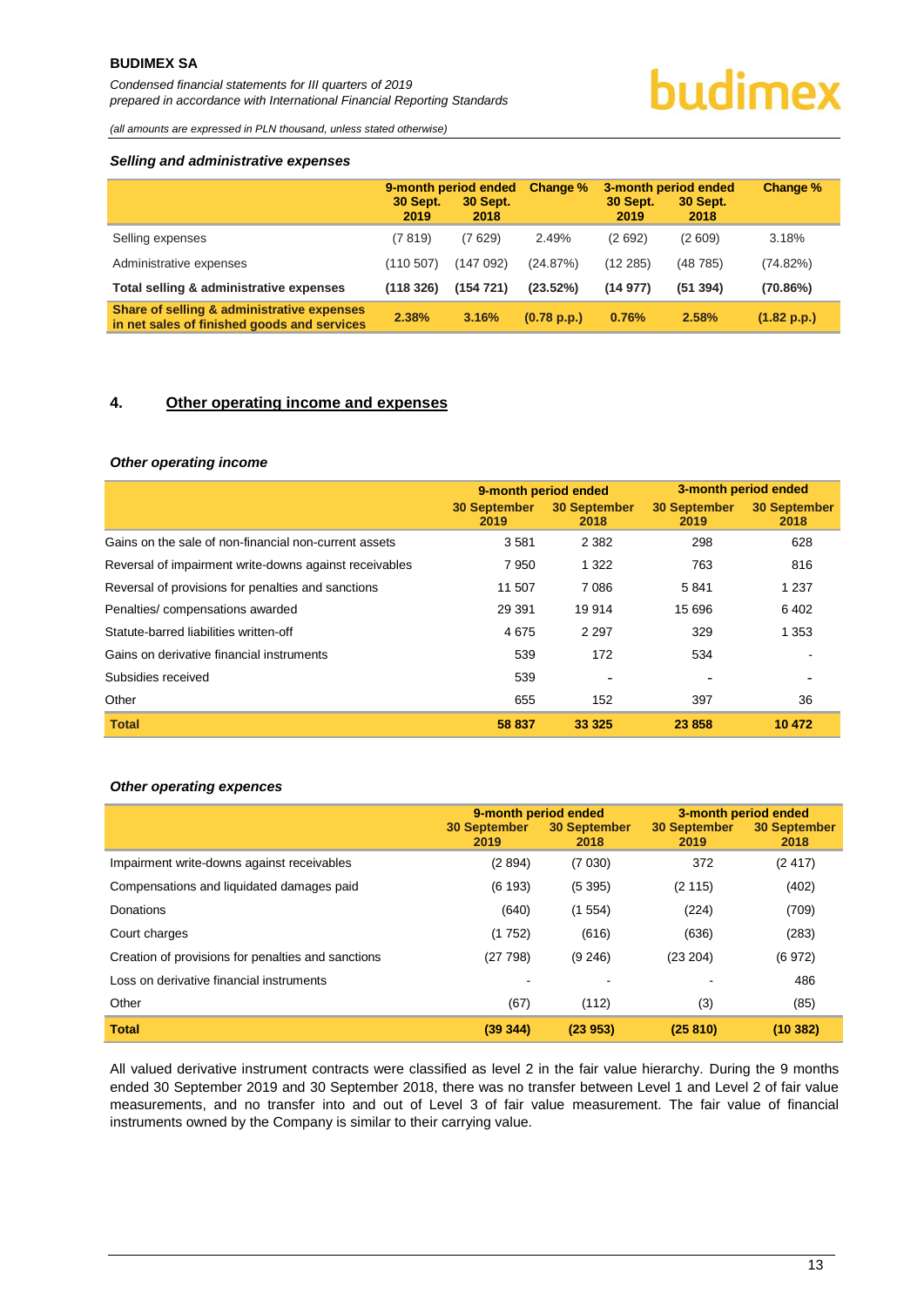# budimex

*(all amounts are expressed in PLN thousand, unless stated otherwise)*

#### <span id="page-13-0"></span>**5. Finance income and finance costs**

#### *Finance income*

|                              | 9-month period ended        |                             | 3-month period ended        |                             |
|------------------------------|-----------------------------|-----------------------------|-----------------------------|-----------------------------|
|                              | <b>30 September</b><br>2019 | <b>30 September</b><br>2018 | <b>30 September</b><br>2019 | <b>30 September</b><br>2018 |
| <b>Dividends</b>             | 80 125                      | 72 834                      | 4 4 6 3                     |                             |
| Interest earned              | 14 513                      | 17666                       | 5 5 3 7                     | 3883                        |
| Foreign exchange gains       | 705                         | 59                          | 705                         | 59                          |
| Gain from the sale of shares | $\overline{\phantom{a}}$    | 67 176                      | -                           | 67 176                      |
| <b>Total</b>                 | 95 343                      | 157 735                     | 10 705                      | 71 118                      |

#### *Finance cost*

|                                                   | 9-month period ended        |                             | 3-month period ended        |                             |
|---------------------------------------------------|-----------------------------|-----------------------------|-----------------------------|-----------------------------|
|                                                   | <b>30 September</b><br>2019 | <b>30 September</b><br>2018 | <b>30 September</b><br>2019 | <b>30 September</b><br>2018 |
| Interest expense                                  | (4686)                      | (2793)                      | (1657)                      | (929)                       |
| Discount of retentions for construction contracts | (4813)                      | (5940)                      | (1410)                      | (1510)                      |
| Cost of bank commissions and guarantees           | (16 483)                    | (17661)                     | (5841)                      | (5764)                      |
| Foreign exchange losses                           | $\overline{\phantom{a}}$    |                             | 116                         | 713                         |
| Other                                             | (26)                        | 4                           |                             | 4                           |
| <b>Total</b>                                      | (26008)                     | (26 390)                    | (8791)                      | (7486)                      |

#### <span id="page-13-1"></span>**6. Other significant information on activity of Budimex SA in the III quarter of 2019**

#### *Provisions for liabilities and other charges*

|                                              | 30 September 2019 | 31 December 2018 |
|----------------------------------------------|-------------------|------------------|
| Provisions for litigation proceedings        | 22 8 8 5          | 22 984           |
| Provisions for penalties and other sanctions | 69 253            | 52 962           |
| Provisions for warranty repairs              | 414 257           | 370 754          |
| <b>Total</b>                                 | 506 395           | 446 700          |
| of which:                                    |                   |                  |
| - long-term                                  | 294 650           | 271 771          |
| - short-term                                 | 211 745           | 174 929          |

#### *Income tax in the income statement*

|                                    | 30 September 2019 | 30 September 2018 |
|------------------------------------|-------------------|-------------------|
| Income tax - current               | (94377)           | (47454)           |
| Income tax - deferred              | 35 500            | (9,344)           |
| Income tax in the income statement | (58 877)          | (56798)           |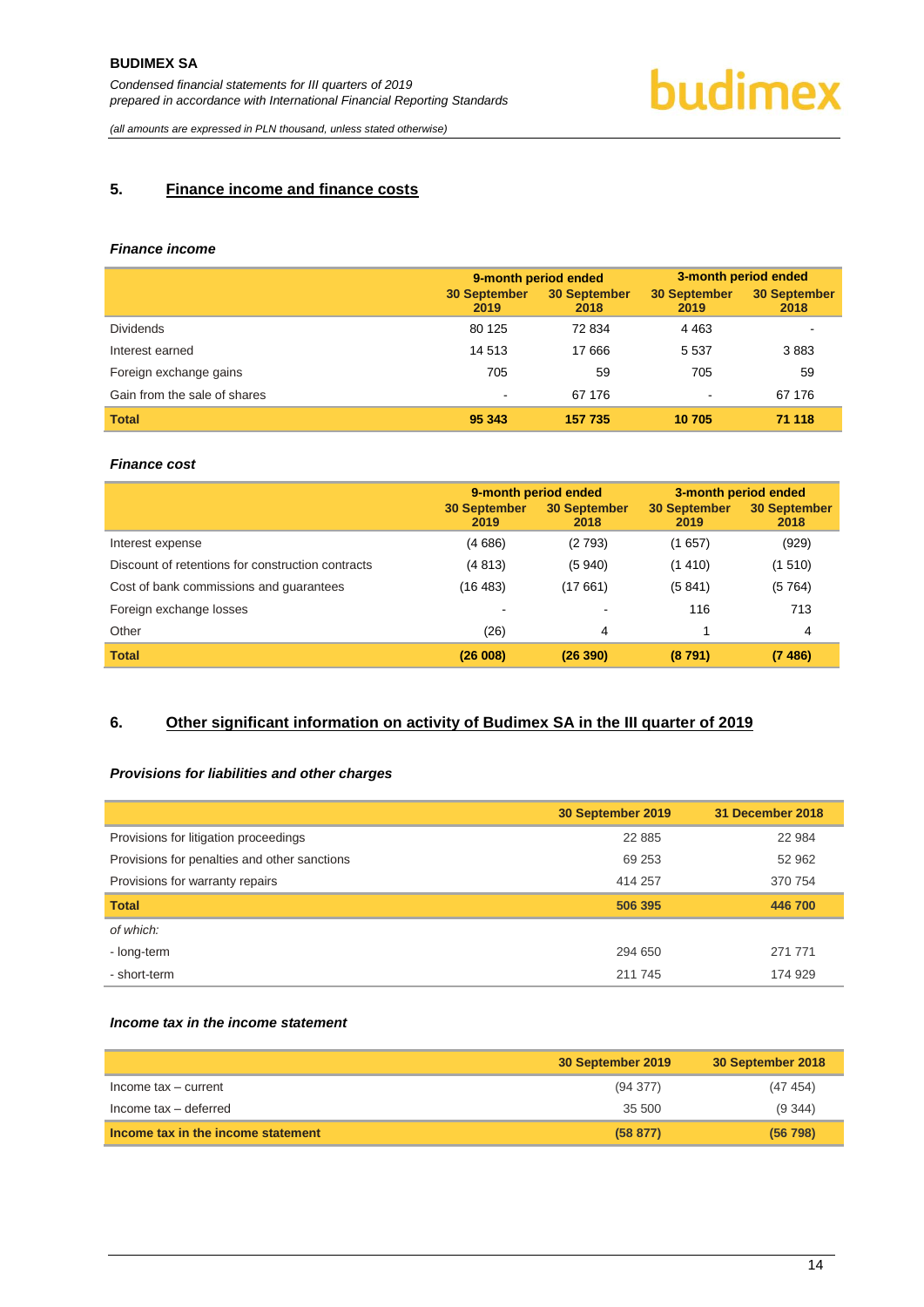#### *Other information*

|                                                                                                                         | 9-month period ended |                   |
|-------------------------------------------------------------------------------------------------------------------------|----------------------|-------------------|
|                                                                                                                         | 30 September 2019    | 30 September 2018 |
| Value of property, plant and equipment, investment property and intangible<br>assets purchased or started to be leased: | 100 316              | 84 180            |
| - of which: increases due to first application of IFRS 16                                                               | 30 465               |                   |
| - of which: plant and machinery                                                                                         | 9471                 | 58 644            |

As at 30 September 2019 contractual obligations made by the Company for the purchase of property, plant and equipment amounted to PLN 1 662 thousand. Contractual obligations made by the Company for the purchase of property, plant and equipment as at 31 December 2018 amounted to PLN 784 thousand.

As in previous years, in the 9-month period of 2019 Budimex SA recorded a decrease in the level of cash and cash equivalents. This is mainly related to the seasonal, negative change in working capital and the payment of dividends made in June 2019. In the second and third quarters of each year, the Company generates the largest throughputs on construction contracts, which translates into the need to commit temporarily its own funds due to the later moment of invoicing the works to investors and receiving receivables. Additionally, in the described period Budimex SA made earlier payments to business partners, which translated into a noticeable decrease in the payables turnover ratio. The above factors resulted in an increase in under-billing (balance of valuation of construction contracts on the asset side), an increase in receivables and a decrease in the level of trade liabilities.

The increase in inventory balance by over 48% is mainly due to the increase in the share of rail and infrastructure contracts in the sale of the Company. Railway contracts require prior ordering of materials and collection at the construction site.

On 3 July 2019, Budimex SA concluded with Ferrovial Services International SE an agreement transferring the ownership of 89 760 shares of FBSerwis SA, constituting a 51% share in the share capital of FBSerwis with a nominal value of PLN 500.00 per share, entitling to execute 89 760 votes at the General Meeting, i.e. 51% of votes at this meeting, for the price of PLN 98 500 thousand. As a result of the transaction, Budimex SA currently holds all shares of FBSerwis SA, constituting a total share of 100% in the share capital of FBSerwis SA and entitling them to execute 100% of votes at the General Meeting of FBSerwis. FBSerwis SA became a subsidiary (until the date of taking over control it was an associated company). Thus, the balance of the line "Investments in subsidiaries" increased, and accordingly the balance of the position "Investments in associates" decreased.

Another significant change on the assets side was the reclassification of loans granted to the subsidiary FBSerwis SA, whose repayment date falls in the first and second quarter of 2020 (currently classified as short-term financial assets in the amount of PLN 61 424 thousand) and granting new short-term loans to FBSerwis SA in the amount of PLN 62 000 thousand.

#### <span id="page-14-0"></span>**7. Net sales of finished goods, goods for resale, raw materials and services, by category**

In the 9-month period of 2019 and 2018 net sales of finished goods, goods for resale, raw materials and services, by type of good or service, were as follows:

| <b>Product/service type</b>                                                    | 9-month period ended |                   |  |
|--------------------------------------------------------------------------------|----------------------|-------------------|--|
|                                                                                | 30 September 2019    | 30 September 2018 |  |
| Sales of construction and assembly services                                    | 4 929 455            | 4864619           |  |
| Sales of other services                                                        | 37 438               | 27 804            |  |
| Sales of goods for resale and raw materials                                    | 8481                 | 5 696             |  |
| Total sales of finished goods, goods for resale, raw<br>materials and services | 4 975 374            | 4 898 119         |  |

In the 9-month period of 2019 and 2018 net sales of finished goods, goods for resale, raw materials and services, by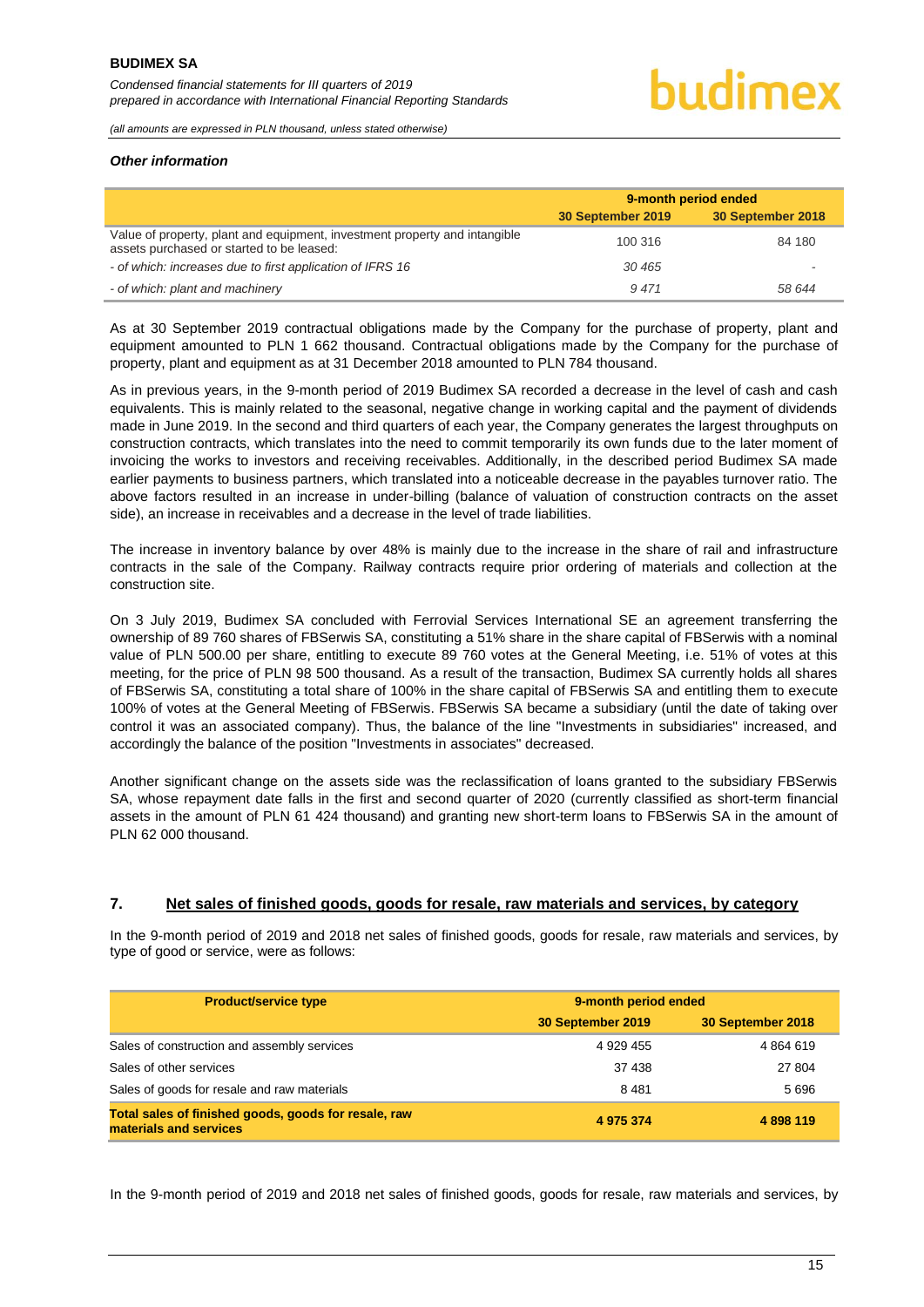*(all amounts are expressed in PLN thousand, unless stated otherwise)*

#### geographical area, were as follows:

| <b>Region</b>                                                                  | 9-month period ended |                   |  |
|--------------------------------------------------------------------------------|----------------------|-------------------|--|
|                                                                                | 30 September 2019    | 30 September 2018 |  |
| Poland                                                                         | 4 747 195            | 4 717 475         |  |
| Germany                                                                        | 138 496              | 131 690           |  |
| Other EU countries                                                             | 89 683               | 48 954            |  |
| Total sales of finished goods, goods for resale, raw<br>materials and services | 4 975 374            | 4898119           |  |

In the 9-month period of 2019 and 2018 net sales of finished goods, goods for resale, raw materials and services, by type of construction, were as follows:

| <b>Type of construction</b>                                                    | 9-month period ended |                   |  |  |
|--------------------------------------------------------------------------------|----------------------|-------------------|--|--|
|                                                                                | 30 September 2019    | 30 September 2018 |  |  |
| Land-engineering                                                               | 2 172 977            | 2 248 109         |  |  |
| Railway                                                                        | 789 261              | 405 926           |  |  |
| General construction, of which:                                                | 1 967 217            | 2 210 584         |  |  |
| - non-housing                                                                  | 1 479 902            | 1 651 962         |  |  |
| - housing                                                                      | 487315               | 558 622           |  |  |
| Other                                                                          | 45 919               | 33 500            |  |  |
| Total sales of finished goods, goods for resale, raw<br>materials and services | 4 975 374            | 4 898 119         |  |  |

#### <span id="page-15-0"></span>**8. Related party transactions**

Transactions with related parties made in the 9-month period of 2019 and 2018 and unsettled balances of receivables and liabilities as at 30 September 2019 and 31 December 2018 are presented in the tables below:

Transactions with related parties are made on an arm's length basis.

|                                                             | <b>Receivables</b> |                                    | <b>Liabilities</b>                 |        |  |
|-------------------------------------------------------------|--------------------|------------------------------------|------------------------------------|--------|--|
|                                                             |                    | 30 September 2019 31 December 2018 | 30 September 2019 31 December 2018 |        |  |
| Parent Company and related parties<br>(the Ferrovial Group) | 23 6 64            | 1490                               | 18 941                             | 33 333 |  |
| Subsidiary companies                                        | 201 768            | 145 865                            | 14 4 39                            | 20 689 |  |
| Associates                                                  | 9                  | 289                                | 6                                  | 121    |  |
| Jointly controlled entities                                 | 420                | 4891                               | 761                                | 696    |  |
| Other related parties                                       | 10                 | 14                                 |                                    |        |  |
| <b>Total</b>                                                | 225 871            | 152 549                            | 34 147                             | 54 839 |  |

|                                                             | <b>Loans granted</b> |                          | Loans taken out                                                       |      |
|-------------------------------------------------------------|----------------------|--------------------------|-----------------------------------------------------------------------|------|
|                                                             |                      |                          | 30 September 2019 31 December 2018 30 September 2019 31 December 2018 |      |
| Parent Company and related parties<br>(the Ferrovial Group) | -                    | $\overline{\phantom{0}}$ |                                                                       | 9019 |
| Subsidiary companies                                        | 139 809              | 14 3 24                  |                                                                       |      |
| Associates                                                  | $\blacksquare$       | 74 145                   | -                                                                     |      |
| <b>Total</b>                                                | 139809               | 88 469                   |                                                                       | 9019 |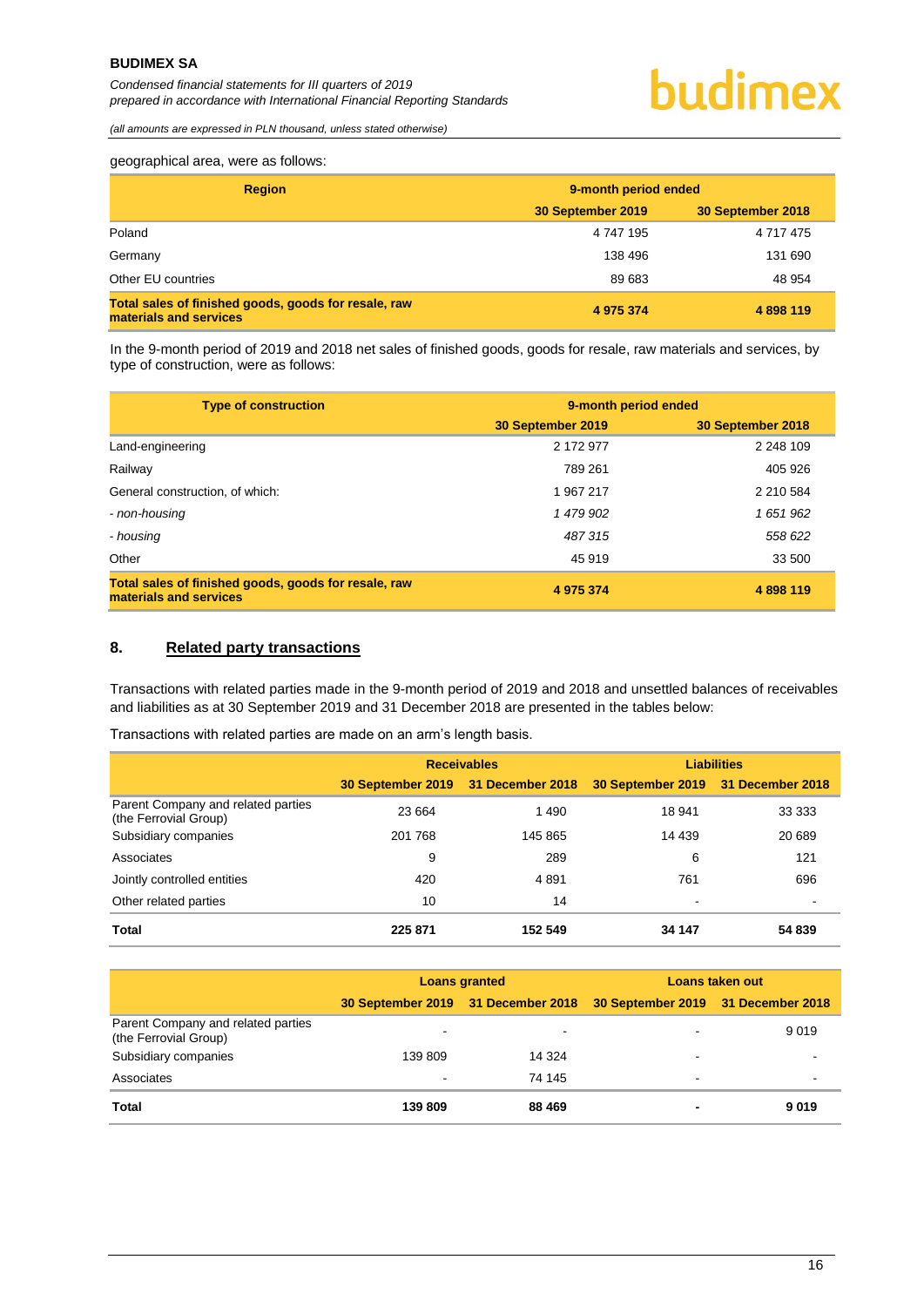*Condensed financial statements for III quarters of 2019 prepared in accordance with International Financial Reporting Standards*

# undimex

*(all amounts are expressed in PLN thousand, unless stated otherwise)*

|                                                             | Sales of finished goods and services<br>and other operating income<br>9-month period ended 30 September |                          | <b>Purchase of finished goods and</b><br>services and other operating expenses<br>9-month period ended 30 September |           |
|-------------------------------------------------------------|---------------------------------------------------------------------------------------------------------|--------------------------|---------------------------------------------------------------------------------------------------------------------|-----------|
|                                                             |                                                                                                         |                          |                                                                                                                     |           |
|                                                             | 2019                                                                                                    | 2018                     | 2019                                                                                                                | 2018      |
| Parent Company and related parties<br>(the Ferrovial Group) |                                                                                                         | 363                      | (6 204)                                                                                                             | (29973)   |
| Subsidiary companies                                        | 567 147                                                                                                 | 493 711                  | (42, 456)                                                                                                           | (90331)   |
| Associates                                                  | 3 3 7 6                                                                                                 | 1 509                    | (1181)                                                                                                              | (236)     |
| Jointly controlled entities                                 | 453                                                                                                     | 2 1 1 3                  |                                                                                                                     |           |
| Other related entities - through key<br>personnel*          | <b>1</b>                                                                                                | $\overline{\phantom{0}}$ | (2)                                                                                                                 |           |
| Total transactions with related parties                     | 570 976                                                                                                 | 497 696                  | (49843)                                                                                                             | (120 540) |

|                                                             | <b>Finance income</b><br>9-month period ended<br><b>30 September</b> |        | <b>Finance costs</b><br>9-month period ended<br><b>30 September</b> |      |
|-------------------------------------------------------------|----------------------------------------------------------------------|--------|---------------------------------------------------------------------|------|
|                                                             | 2019                                                                 | 2018   | 2019                                                                | 2018 |
| Parent Company and related parties<br>(the Ferrovial Group) |                                                                      |        | (12)                                                                | (37) |
| Subsidiary companies                                        | 82 342                                                               | 73 276 |                                                                     |      |
| Associates                                                  | 2 103                                                                | 2923   |                                                                     |      |
| Jointly controlled entities                                 | $\blacksquare$                                                       | 2      | -                                                                   |      |
| <b>Total transactions with related parties</b>              | 84 4 4 5                                                             | 76 201 | (12)                                                                | (37) |

\*) Other related parties comprise also entities on which the key management person of the Company or his close relative exercises significant influence or possesses a significant number of voting rights.

#### <span id="page-16-0"></span>**9. Description of significant achievements or failures of Budimex SA in the III quarter of 2019, key events concerning the Company's operations and significant events after 30 September 2019**

In the period of three quarters of 2019 the results of Budimex SA were weaker than in the corresponding period of the previous year. The drop in profitability resulted mainly from the progressive cost inflation in the construction industry. Budimex SA carries out long-term contracts whose contractual provisions in most cases do not provide for valorization of remuneration. Therefore, dynamic changes in prices of subcontracting services recently translated into worsening margins, especially on contracts signed 2-3 years ago. At the same time, the increase in the Company's operating profitability recorded in the third quarter of 2019 was the result of including an adjustment to the historical cost of the license fee in the amount of PLN 34 818 thousand resulting from a change in the support contract by a strategic investor.

The order portfolio of Budimex SA is profitable and ensures adequate workload for subsequent quarters. During the year Budimex SA significantly increased the value of the order portfolio in the railway segment, which will translate into an even better use of production capacity in the railway segment in the coming quarters.

The cash situation of the Company in the third quarter, despite the expenditure related to the purchase of 51% of shares in FBSerwis, has significantly improved and allows for uninterrupted operation. Due to the difficult market situation, earlier payments for subcontractors and suppliers are consistently offered.

Information on the most important contracts signed by the Company or those where the offer of the Company was rated the highest was disclosed in the form of current reports published on the Budimex website.

At Budimex SA, customs and tax control (regarding reliability of declared tax bases and the correctness of calculating and paying corporate income tax for 2013) ended. The Control Result was signed on 28 October 2019. According to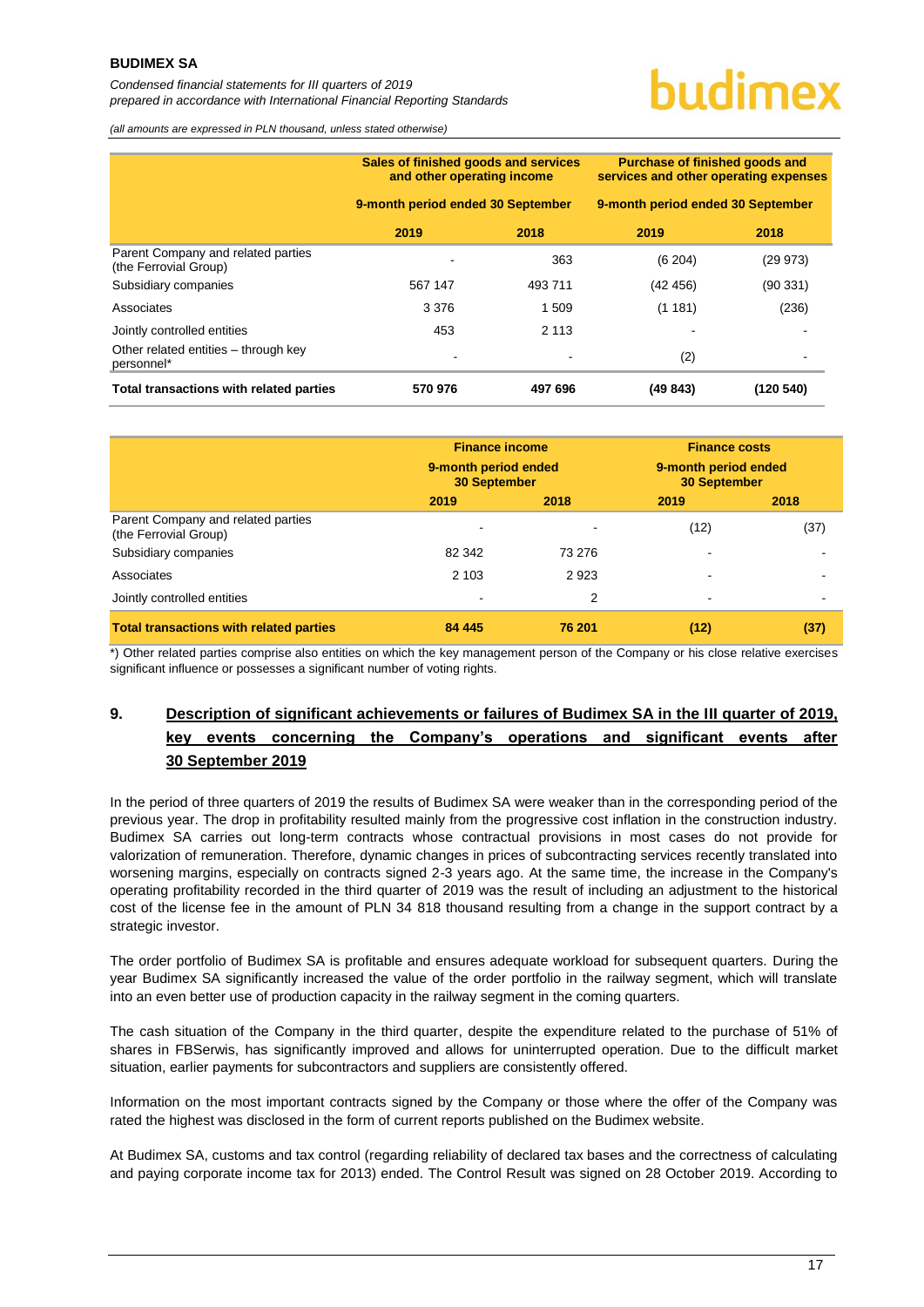the Control Result, the tax in the CIT return for 2013 was understated by PLN 3 million. Budimex SA accepted the controllers' findings and will soon submit an appropriate correction of the 2013 tax return.

In the period after 30 September 2019, until the date of preparation of these financial statements there were no other significant events that should be subject to disclosure.

#### <span id="page-17-0"></span>**10. Proceedings pending as at 30 September 2019 before court, competent arbitration body or any public administration authority**

The total value of legal proceedings pending in respect of liabilities and receivables as at 30 September 2019 was PLN 433 345 thousand. Excess of the value of proceedings against Budimex SA over proceedings relating to claims of the Company amounted to PLN 58 951 thousand.

On the basis of the information at hand, the total value of legal proceedings pending in respect of liabilities of Budimex SA as at 30 September 2019 was PLN 246 148 thousand. The proceedings pending in respect of Budimex SA relate to the operating activities of the Company.

The largest claim in dispute was submitted on 24 July 2017 by Muzeum Śląskie in Katowice against Budimex SA and Ferrovial Agroman SA, operating as a consortium, in connection with the performance of the contract called "Construction of new premises of Muzeum Śląskie in Katowice" concluded on 7 June 2011. The claimant requested that either the amount of PLN 122 758 thousand, together with statutory interest calculated as of the date of claim filing, was awarded jointly and severally against the defendants towards undue performance of the contract, or the defendants were ordered to reduce contract transaction price by the amount of PLN 34 675 thousand being the reimbursement of the unfairly, as stated by the claimant, paid contract consideration. Art. 471 of the Civil Code was named as the basis for the principal claim, while the provisions of contractor warranty for defects in the constructed facility – for the alternative claim.

In the opinion of the Management Board of Budimex SA, the claim is unjustified. The irregularities, if any, which the claimant names as the basis for its action do not result from contract performance or undue performance by the consortium. In addition, due contract performance was confirmed by the claimant by the issued Certificate of Acquisition and Certificate of Completion of premises of Muzeum Śląskie in Katowice. In the opinion of the Management Board, the reported provisions cover the risks related to contract performance. Budimex SA filed its reply to said claim on 31 October 2017. It was supplemented by Budimex SA in January 2018. Ferrovial Agroman SA files its request to the claim on 22 October 2018. The first hearing took place on 11 March 2019, during which the court obliged the parties to pay an advance towards the remuneration of the research institute, which will prepare an opinion on the case. As at the date of the report, the date of the next hearing is not known.

Another relevant legal proceedings with a material value relate to the claim filed on 5 March 2008 by Miejskie Wodociągi i Kanalizacja w Bydgoszczy Sp. z o.o. requesting that the amount of PLN 25 252 thousand be awarded jointly and severally against the consortium to which the Budimex SA and Budimex Dromex SA belonged. The claim relates to the replacement of contractor costs incurred by the investor when the consortium rescinded the contract. The share of the companies in the consortium was 90%, therefore the value of the claim for which Budimex SA is presently liable is PLN 22 727 thousand. On 12 July 2017, the court of the first instance awarded against Budimex SA only the amount of PLN 22 thousand (towards reimbursement of the costs of expert opinions commissioned by the claimant), and dismissed the claim in its entirety. The appeal against court decision was filed both by the claimant (as regards the entire claim), and the defendant (as regards the part of the verdict regarding the amount of PLN 22 thousand). Currently, the parties await setting the date for the hearing before the court of the second instance.

As at the date of this report, the final outcome of the remaining proceedings is not known. For all legal proceedings which – according to the Company – may finish in an unfavourable way, provisions were recognised in the amount that takes into account the risk estimated by the Company.

The total value of legal proceedings pending in respect of claims of Budimex SA amounted to PLN 187 197 thousand as at 30 September 2019. The proceedings relate mainly to the recovery of overdue receivables from business partners and to additional claims in respect of the construction work performed. As at the date of this report, the final outcome of the proceedings is not known.